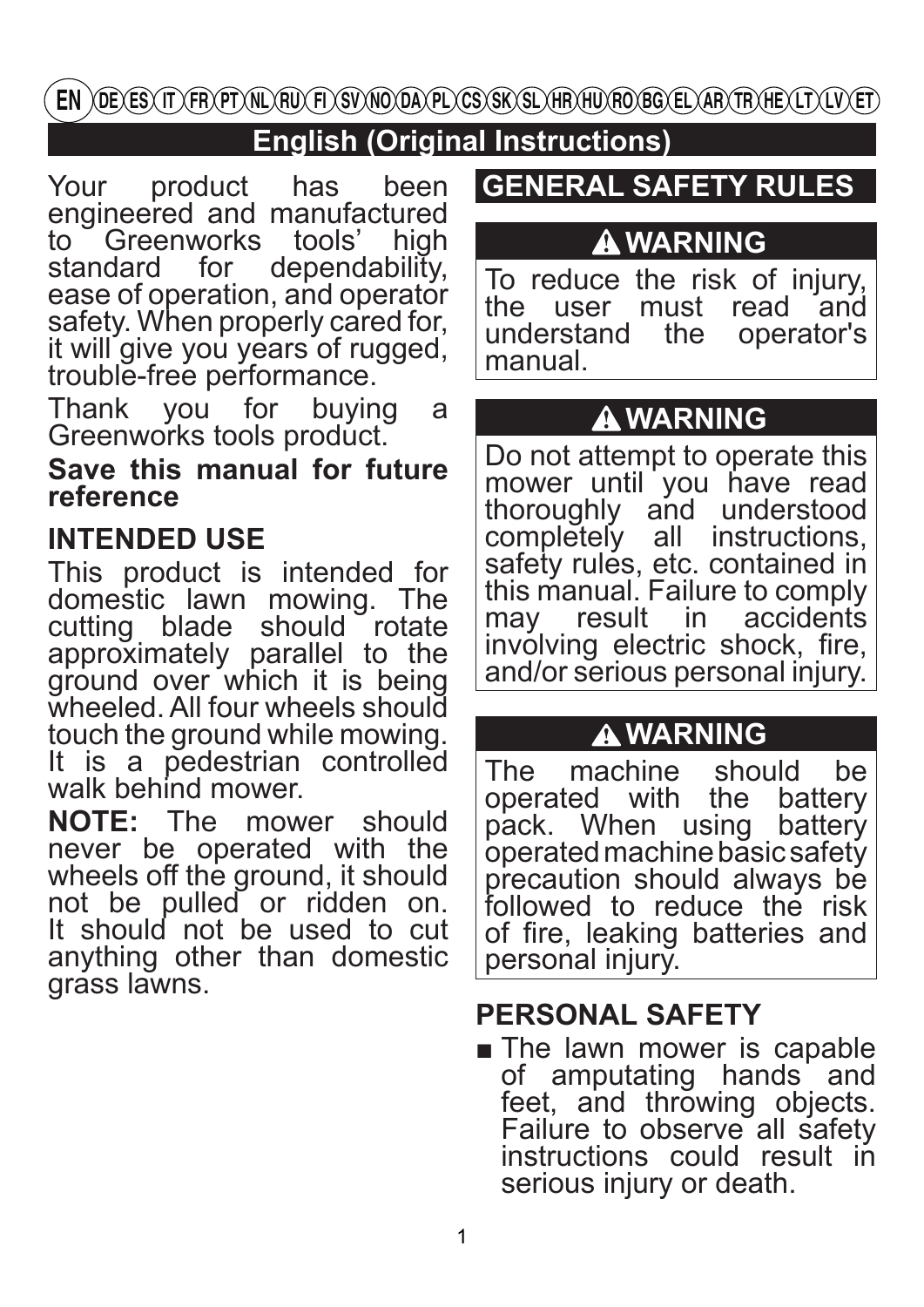EN )OE) ES) IT) FR) PT) NL) RU) FI) SV) NO OA) PL) CS) SK) SL) HR) HU) RO BG) EL) AR) TR) HE) LT) LV) ET)

# **English (Original Instructions)**

- Never allow children or people unfamiliar with the<br>instructions to use the instructions to machine. Local regulations may restrict the age of the operator.
- Stay alert, watch what you are doing, and use common sense when operating the lawn mower. Do not operate the mower while tired or under the influence of drugs, alcohol, or medication. A lapse in concentration while operating the machine may result in serious personal injury.
- Wear heavy, long trousers, long sleeves, boots, and gloves. Do not wear loose fitting clothing, short trousers, sandals, or go barefoot.
- Always wear safety glasses with side shields. Use face mask if operation is dusty.
- Always be sure of your footing. Keep firm footing and balance. Do not overreach. Overreaching can result in loss of balance.
- Walk, never run.
- Mow across the face of slopes, never up and down. Exercise extreme caution when changing direction on slopes.
- Do not mow near drop-offs, ditches, excessively steep slopes, or embankments. Poor footing could cause a slip and fall accident.
- Plan your mowing pattern<br>to avoid discharge of discharge material toward roads, public<br>pavements. bystanders bystanders and the like. Also, avoid discharging material against a wall or obstruction, which may cause the material to ricochet back toward the operator.

# **WORK AREA SAFETY**

- Never mow while people, especially children, or pets are nearby.
- Always mow in the daylight or in good artificial light.
- Do not operate the machine in explosive atmospheres, such as in the presence of flammable liquids, gases or dust. The tool may create sparks which may ignite the dust or fumes.
- Objects struck by the lawn<br>mower blade can cause mower blade severe injuries to persons. Thoroughly inspect the area where the machine is to be used and remove all rocks, sticks, metal, wire, bones, toys, or other foreign objects.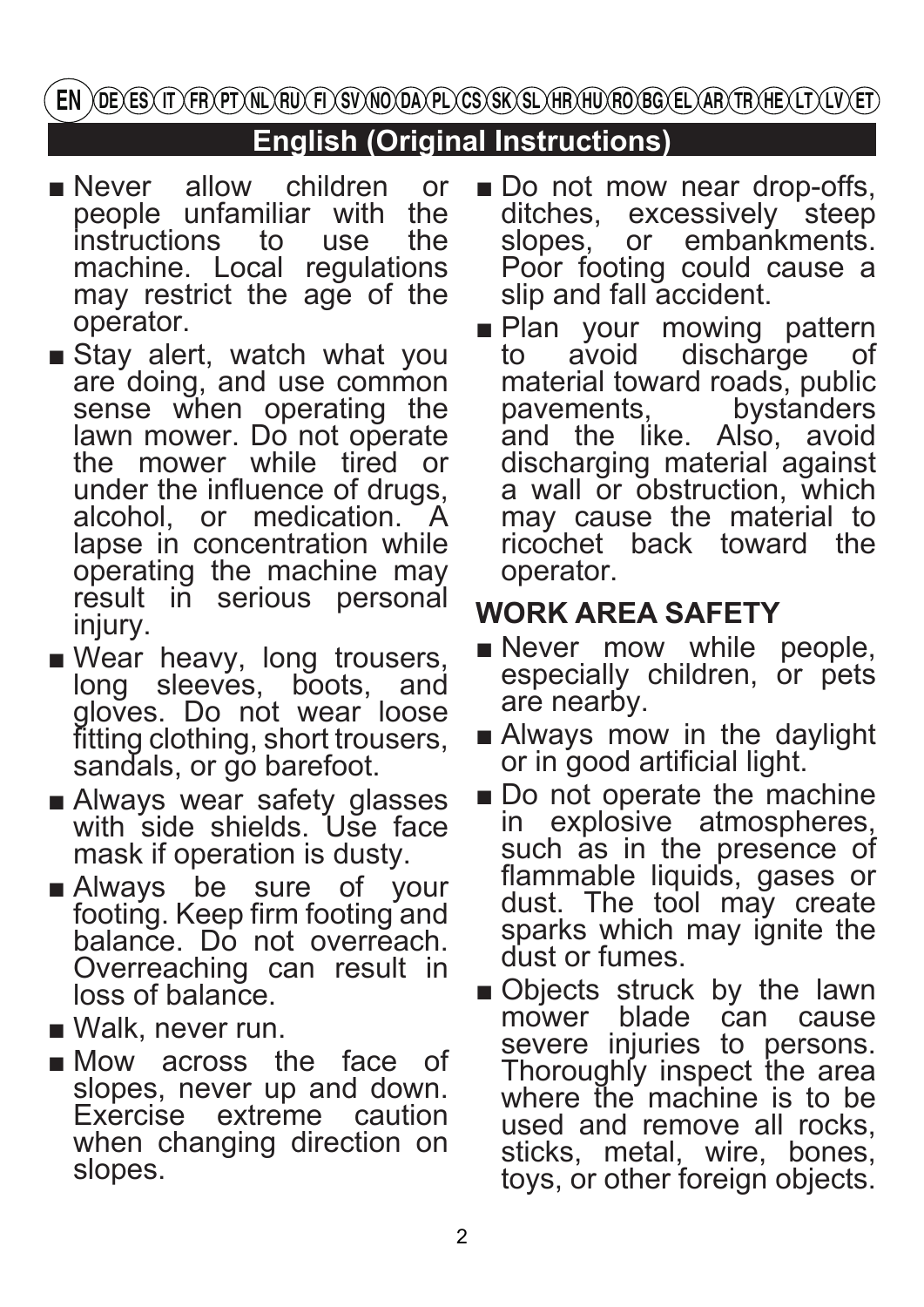EN )OE) ES) IT) FR) PT) NL) RU) FI) SV) NO OA) PL) CS) SK) SL) HR) HU) RO) BG) EL) AR) TR) HE) LT) LV) ET

## **English (Original Instructions)**

- Do not operate the machine in wet grass or in the rain.
- Keep in mind that the operator<br>or user is responsible or user is responsible<br>for accidents or hazards or hazards occurring to other people or their property.

### **GARDEN TOOLS USE AND CARE**

- Before using, always visually inspect to ensure blades,<br>blade bolts, and cutter bolts, assembly are not worn or damaged.
- Replace worn or damaged blades and bolts in sets to preserve balance.
- Check all nuts, bolts, and screws at frequent intervals for proper tightness to be sure the equipment is in safe working condition.
- Check the grass catcher<br>frequently for wear or frequently for wear or deterioration.
- Replace worn or damaged parts.
- Do not leave the battery in the mower in direct sunlight.
- Do not force the machine. It will do the job better and safer at the speed for which it was designed.
- Do not overload your mower.<br>Mowing long thick grass Mowing long thick

may cause the motor speed to drop, or the power to cut out. When mowing in long thick grass a first cut with the cutting height set higher will help reduce the load.

- Stop the blade when crossing gravel surfaces.
- Do not pull the mower backward unless absolutely necessary. If you must back the machine away from a wall or obstruction, first look down and behind to avoid tripping or pulling the machine over your feet.
- Stop the blade(s) if the machine has to be tilted for transportation when crossing surfaces other than grass, and when transporting the machine to and from the area to be mowed.
- Never operate the machine with defective guards or shields, or without safety<br>devices, for example, example, deflectors and/or grassboxes, in place.
- Switch on the motor according to instructions and keep hands and feet away from cutting area.
- Never pick up or carry a lawnmower while the engine is running.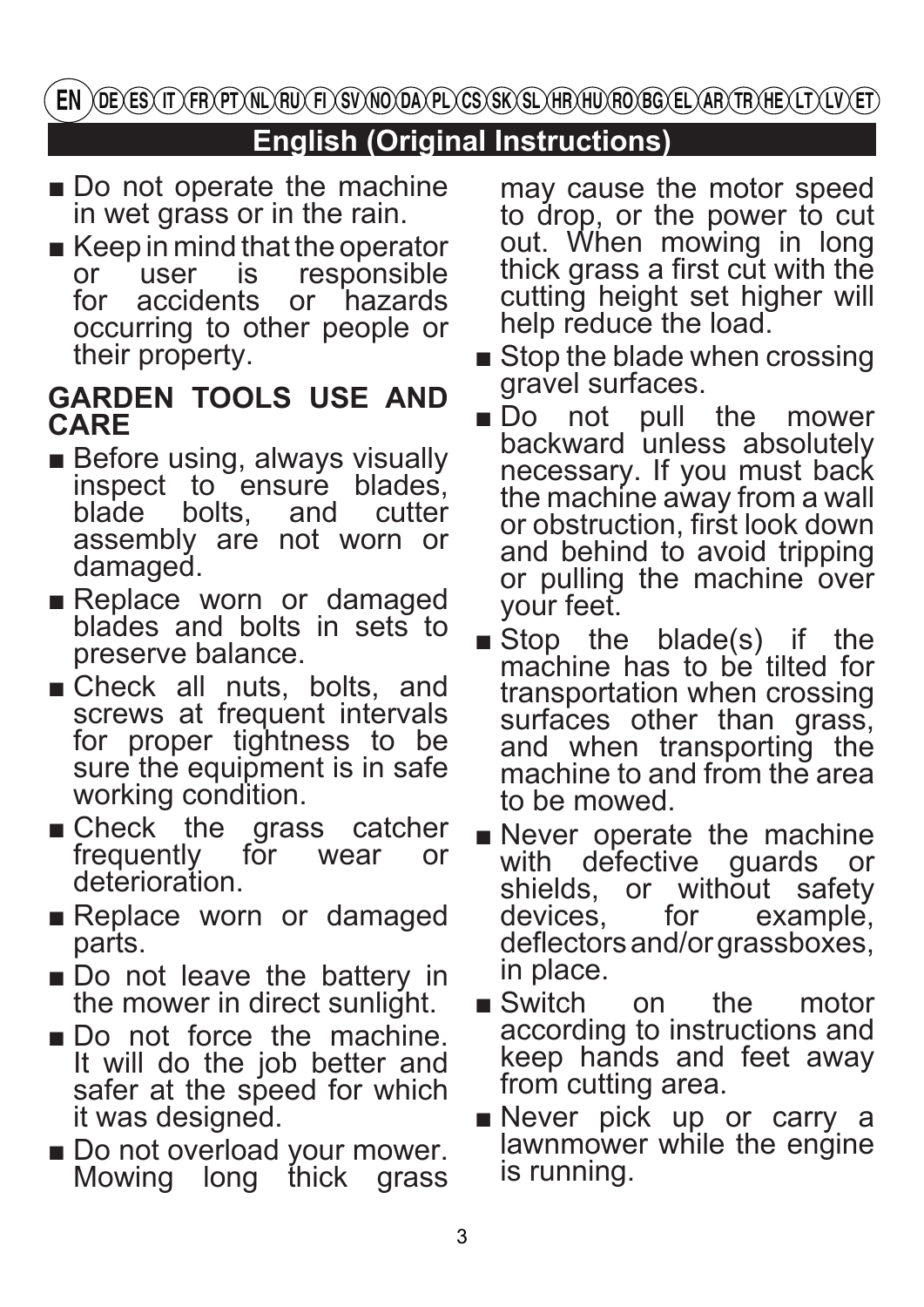EN )OE) ES) IT) FR) PT) NL) RU) FI) SV) NO OA) PL) CS) SK) SL) HR) HU) RO BG) EL) AR) TR) HE) LT) LV) ET)

# **English (Original Instructions)**

- Remove isolator key for the below cases:
	- whenever you leave the machine
	- before cleaning a blockage
	- before checking, cleaning or working on the machine<br>after striking a foreign
	- after striking a foreign<br>object; inspect the inspect appliance for damage and make repairs as necessary<br>before clearing the
	- $\bullet$  before grassbox
	- if the machine starts to vibrate abnormally (check immediately)
	- when not in use and storing the machine
	- when recharging and removing/inserting battery pack
- Avoid holes, ruts, bumps, rocks, property stakes, or other hidden objects. Uneven terrain could cause a slip and fall accident.
- If the machine should start to vibrate abnormally, stop the motor and check immediately for the cause. Replace the blade if it is unevenly worn or damaged in any way.<br>Vibration is generally a generally a warning of trouble.
- If the machine strikes a foreign object, follow these

steps:

- Stop the machine by releasing the power lever, wait until the blade comes to a complete stop, and then remove isolator key.
- Thoroughly inspect the machine for any damage.<br>Replace the blade if it
- $\bullet$  Replace the blade is damaged in any way. Repair any damage before restarting and continuing to operate the mower.
- Use the right appliance. Do not use the machine for any job except that for which it is intended.
- When not in use, mower<br>should be stored in a should be stored in a<br>wellventilated dry locked wellventilated, dry, up place-out of the reach of children. The isolator key should also be removed.
- Do not expose machine to rain or wet conditions. Water entering a garden tool will increase the risk of electric shock.
- Follow manufacturer's<br>instructions for proper instructions for proper<br>operation and installation operation and installation<br>of accessories. Only use of accessories. accessories approved by the manufacturer.
- Be careful during adjustment of the machine to prevent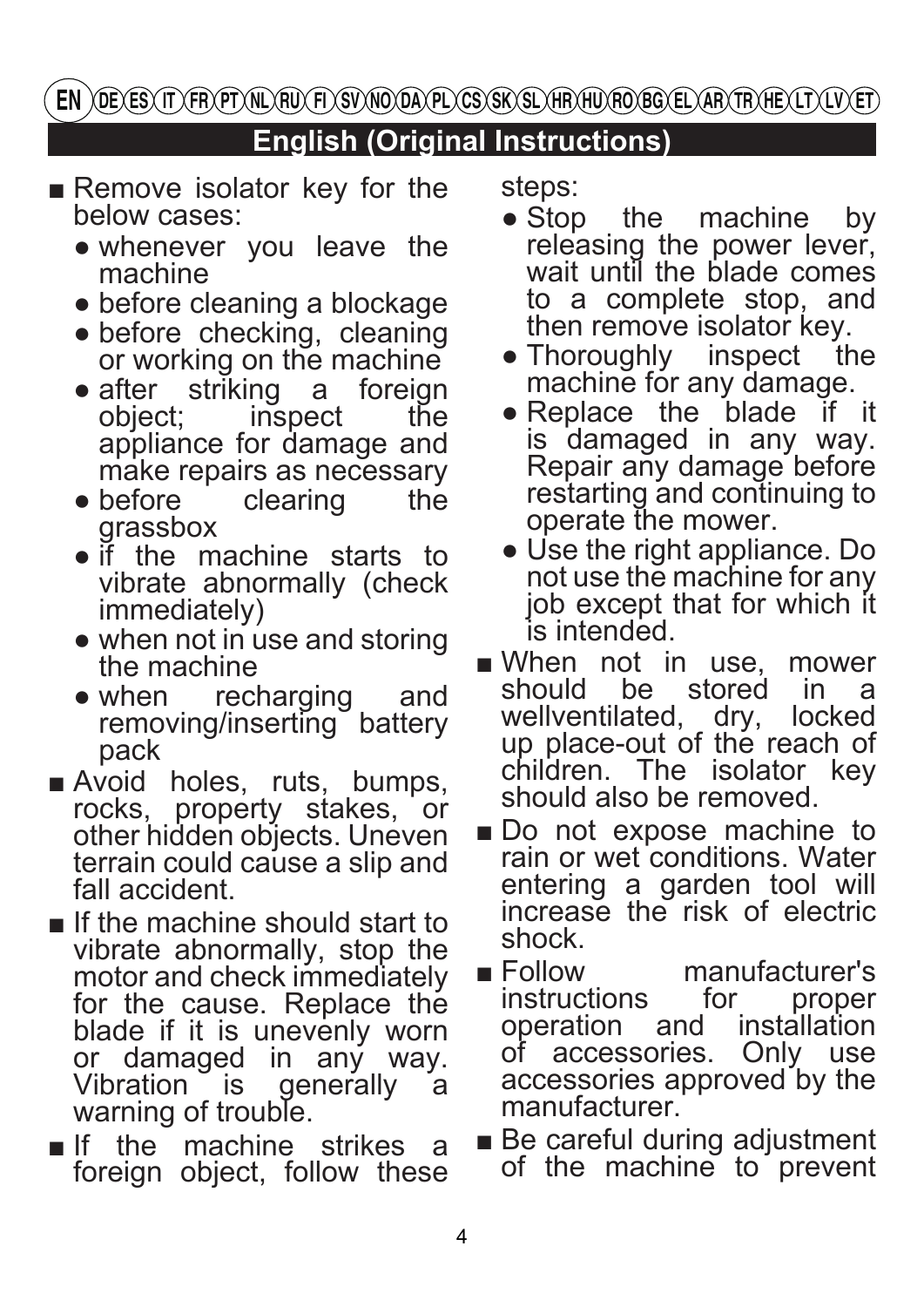## **English (Original Instructions)**

entrapment of the fingers between moving blades and fixed parts of the machine.

- Always allow the machine to cool down before storing.
- When servicing the blades be aware that, even though the power source is switched off, the blades can still be moved.

### **BATTERY TOOL USE AND CARE**

- Recharge only with the charger specified by the charger specified by the<br>manufacturer. Using a manufacturer. charger with an incompatible battery pack may create a risk of fire.
- Use power tools only with specifically designated specifically battery packs. Use of any other battery packs may create a risk of injury and fire.
- When battery pack is not in use, keep it away from other metal objects like, paper clips, coins, keys, nails, screws, or other small metal objects, that can make a connection from one terminal to another. Shorting the battery terminals together may cause burns or a fire.
- Under abusive conditions, liquid may be ejected from

the battery; avoid contact. If contact accidentally occurs, flush with water. If liquid contacts eyes, additionally seek medical help. Liquid ejected from the battery may cause irritation or burns.

# **SERVICE**

- Service on the product must be performed by qualified repair personnel only. Service or maintenance performed<br>by unqualified personnel unqualified personnel could result in a risk of injury to the user, or damage to the machine.
- Use only identical replacement parts when servicing the product. Use of unauthorised parts may create a risk of serious injury to the user, or damage to the product.

# **MAINTENANCE**

- After use and before storage, disconnect the machine from the battery and check for damage.
- When not in use store the machine out of the reach of children.
- The machine should only be repaired by an authorised repairer.
- Use only manufacturers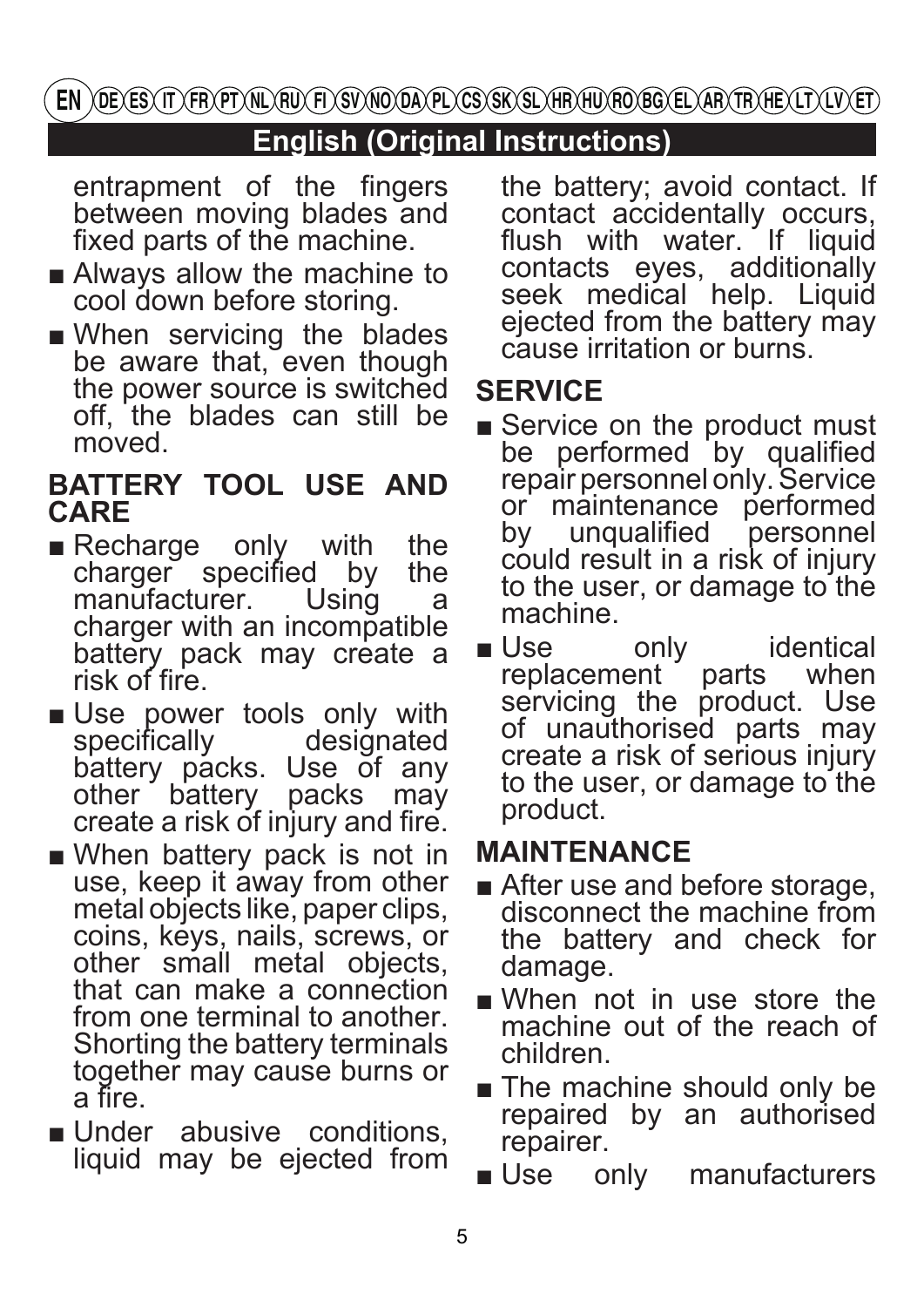# **English (Original Instructions)**

recommended replacement parts and accessories.

# **A** CAUTION

The cutter head will continue to rotate for a few seconds after switching off.

- The vibration level during actual use of the power tool can differ from the declared total value depending on the ways in which the tool is used.
- It has been reported that vibrations from the tools may contribute to a condition called Raynaud's Syndrome<br>in certain individuals. individuals.<br>v include Symptoms may include<br>tingling numbness and tingling, numbness and<br>blanching of the fingers. blanching of the fingers,<br>usually apparent upon usually  $\overline{\phantom{a}}$ exposure to cold. Hereditary factors, exposure to cold and<br>dampness. diet. smoking dampness, diet, and work practices are all<br>thought to contribute to thought to contribute the development of these<br>symptoms. It is presently symptoms. It is presently<br>unknown what, if any, unknown wha<br>vibrations or extent of<br>contribute exposure may contribute to the condition. There are measures that can be taken by the operator to possibly reduce the effects of vibration:
- Keep your body warm in cold weather. When operating the unit wear gloves to keep the hands and wrists warm. It is reported that cold weather is a major factor contributing to Raynaud's Syndrome.<br>After each period
- After each period of operation, exercise to operation, exercise increase blood circulation.<br>• Take frequent work
- frequent breaks. Limit the amount of exposure per day.
- If you experience any of the symptoms of this condition. immediately discontinue use and see your physician about these symptoms.

Save these instructions. Refer to them frequently and use them to instruct others who may use this product. If you lend someone this unit. lend them these instructions also.

### **SYMBOL**

Some of the following symbols may be used on this product.<br>Please study them and study them learn their meaning. Proper interpretation of these symbols will allow you to operate the product better and safer.

V Volts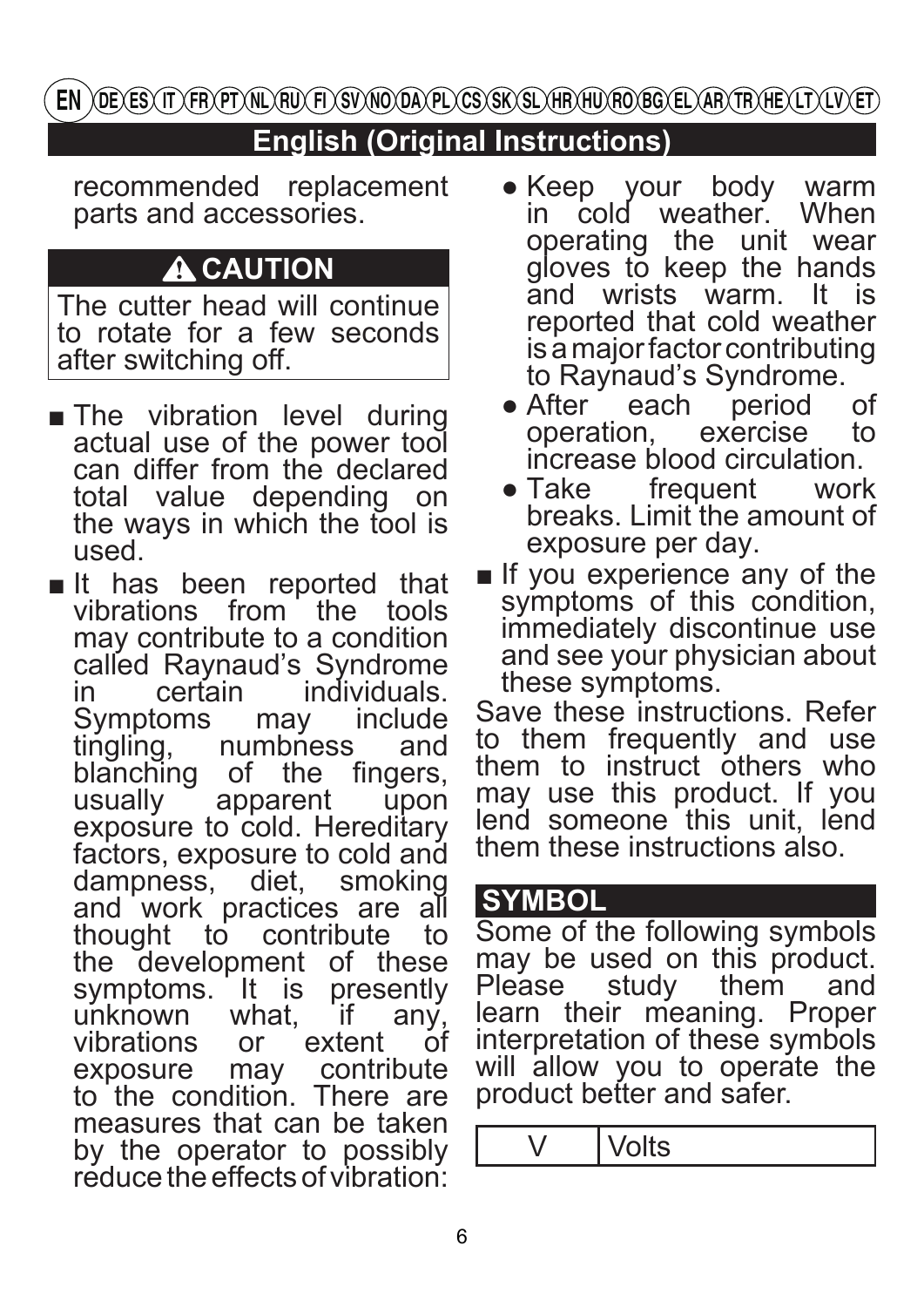EN) DE ES (T) FRYPT NU FU FI) SV NO DA PL CS (SK SL) HR HU FO BG EL AR TR HE (LT (LV ET)

# **English (Original Instructions)**

| A                      | Amperes                                                                                               |  | $\overline{\mathbb{F}}$ | Switch off and<br>remove isolator key<br>before adjusting,                                                              |                                                                   |  |
|------------------------|-------------------------------------------------------------------------------------------------------|--|-------------------------|-------------------------------------------------------------------------------------------------------------------------|-------------------------------------------------------------------|--|
| Hz                     | <b>Hertz</b>                                                                                          |  |                         |                                                                                                                         |                                                                   |  |
| W                      | <b>Watts</b>                                                                                          |  |                         | cleaning and before                                                                                                     |                                                                   |  |
| Hrs                    | <b>Hours</b>                                                                                          |  |                         | leaving the product<br>unattended for any                                                                               |                                                                   |  |
| Λ                      | <b>Precautions that</b><br>involve your safety.                                                       |  |                         | period.                                                                                                                 |                                                                   |  |
|                        | To reduce the<br>risk of injury, user<br>must read and<br>understand user's<br>manual before          |  |                         | Do not operate on<br>inclines greater<br>than $15^{\circ}$ . Mow<br>across the face of<br>slopes, never up<br>and down. |                                                                   |  |
|                        | using this product.<br>Do not expose                                                                  |  | f                       | Beware of electric<br>shock hazard.                                                                                     |                                                                   |  |
|                        | machine to rain or<br>wet conditions.                                                                 |  | $\frac{1}{\sin \theta}$ | Wait for all<br>components of                                                                                           |                                                                   |  |
|                        | Pay attention that<br>bystanders are not<br>injured through<br>foreign objects<br>thrown from the     |  |                         |                                                                                                                         | machine to have<br>completely stopped<br>before touching<br>them. |  |
|                        | mower.                                                                                                |  |                         | The charger is<br>intended for indoor                                                                                   |                                                                   |  |
| $\left[\right.\right]$ | Keep all bystanders<br>(especially children<br>and pets) at least<br>15 m away from the<br>work area. |  |                         | use only.                                                                                                               |                                                                   |  |
|                        | Keep hands and<br>feet away from<br>blade and cutting<br>area.                                        |  |                         |                                                                                                                         |                                                                   |  |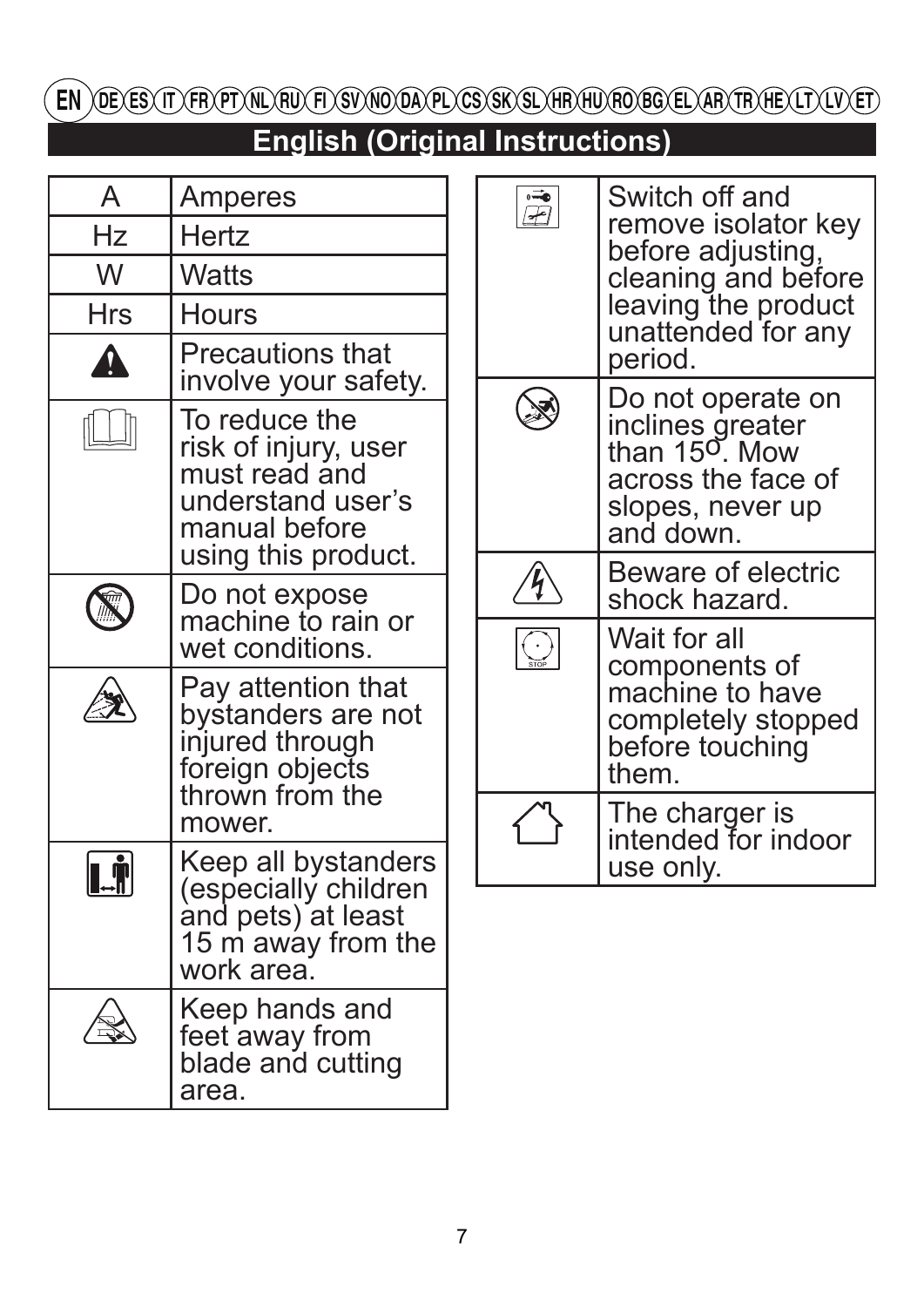EN ) DE ES (IT ) FR PT (NL) FU (FI) SV (NO DA) PL) CS (SK) SL) HR (HU) FO BG (EL) AR (TR) HE (LT) LV (ET

**English (Original Instructions)**

|  | The following signal words                                                                  |  |
|--|---------------------------------------------------------------------------------------------|--|
|  |                                                                                             |  |
|  |                                                                                             |  |
|  | and meanings are intended<br>to explain the levels of risk<br>associated with this product. |  |

| SYM-<br><b>BOL</b>  | SIG-<br>NAL        | MEA-<br><b>NING</b>                                                                                                                     |  |  |
|---------------------|--------------------|-----------------------------------------------------------------------------------------------------------------------------------------|--|--|
|                     | DAN-<br><b>GER</b> | Indicates an<br>imminently<br>hazardous<br>situation,<br>which, if not<br>avoided,<br>will result<br>in death<br>or serious<br>injury.  |  |  |
| WAR-<br><b>NING</b> |                    | Indicates a<br>potentially<br>hazardous<br>situation,<br>which, if not<br>avoided,<br>could result<br>in death<br>or serious<br>injury. |  |  |

| <b>CAUT-</b><br><b>ION</b> | Indicates a<br>potentially<br>hazardous<br>situation,<br>which, if not<br>avoided,<br>may result<br>in minor or<br>moderate |
|----------------------------|-----------------------------------------------------------------------------------------------------------------------------|
|                            | injury.<br>(Without<br><b>Safety Alert</b>                                                                                  |
| <b>CAUT-</b><br><b>ION</b> | Symbol)<br>Indicates<br>a situation<br>that may<br>result in<br>property<br>damage.                                         |

### **SERVICE**

Servicing requires extreme care and knowledge and should be performed only by a qualified service technician. For service we suggest you return the product to your nearest authorised service centre for repair. When servicing, use only identical replacement parts.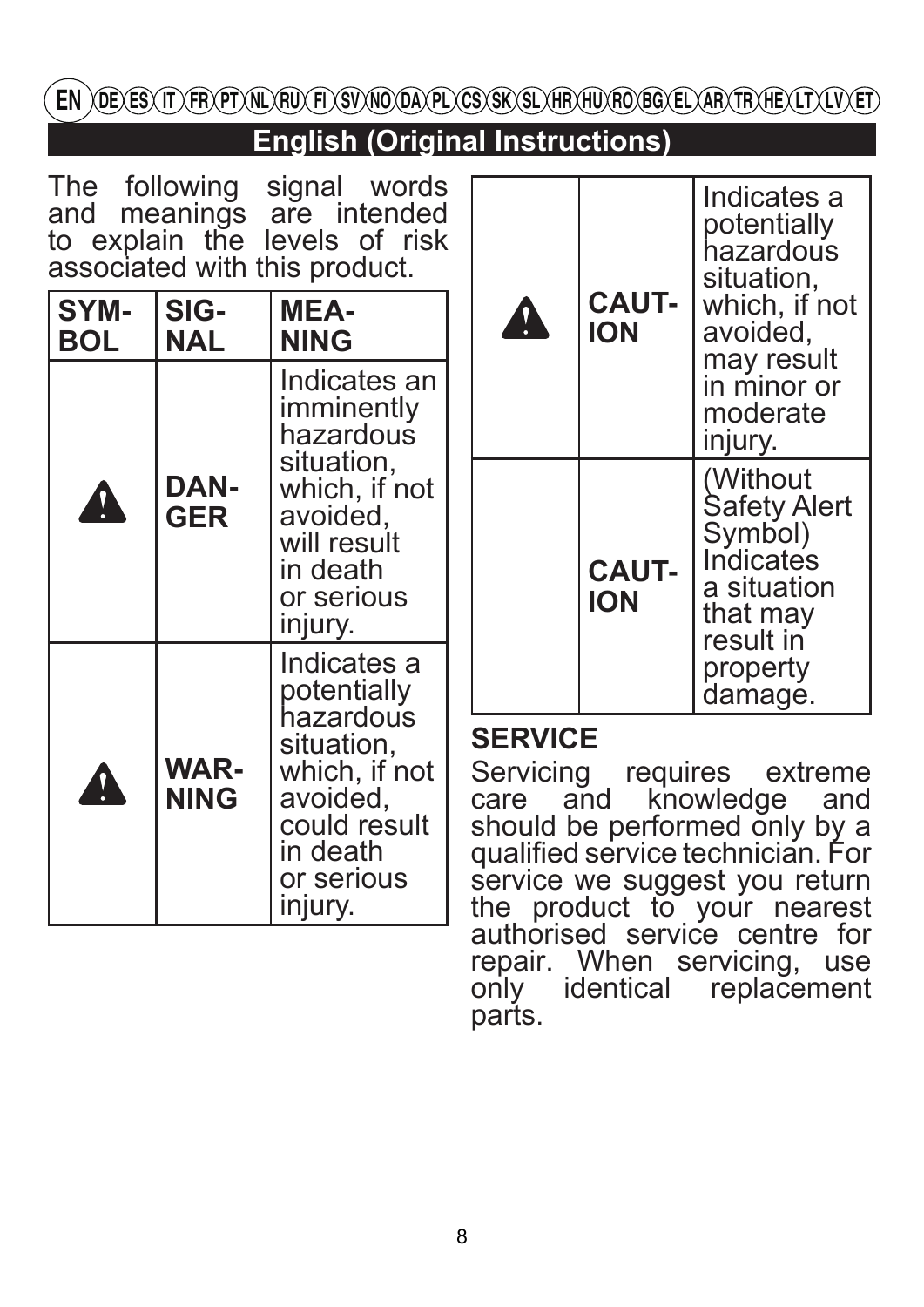EN )OE) ES) IT) (FR) PT) NL) RU) FI) SV) NO OA) PL) CS) SK) SL) HR) HU) RO BG) EL) AR) TR) HE) LT) LV) ET)

# **English (Original Instructions)**

This product has many features for making its use more pleasant and enjoyable.<br>Safety, performance, and performance, and dependability have been given top priority in the design of this product making it easy to maintain and operate.

# **A** CAUTION

The operation of any power tool can result in foreign objects being thrown into your eyes, which can result<br>in severe eye damage. severe Before beginning power tool operation, always wear safety goggles or safety glasses with side shields and, when needed, a full face shield. We recommend Wide Vision Safety Mask for use over eyeglasses or standard safety glasses with side shields. Always use eye protection which is marked to comply with EN 166.

### **ENVIRONMENTAL PROTECTION**

Waste electrical products should not be disposed of with household waste. Please recycle where facilities exist. Check with your local authority or retailer for recycling advice.

Separate collection of used products and<br>packaging allows packaging materials to be recycled<br>and used again. Re-use of recycled materials

helps prevent environmental<br>pollution and reduces the reduces the demand for raw materials.

Batteries At the end of their useful life, discard batteries with<br>due care for our care for Li-ion environment.

The battery contains material which is hazardous to you and the environment. It must be removed and disposed of separately at a facility that accepts lithium-ion batteries.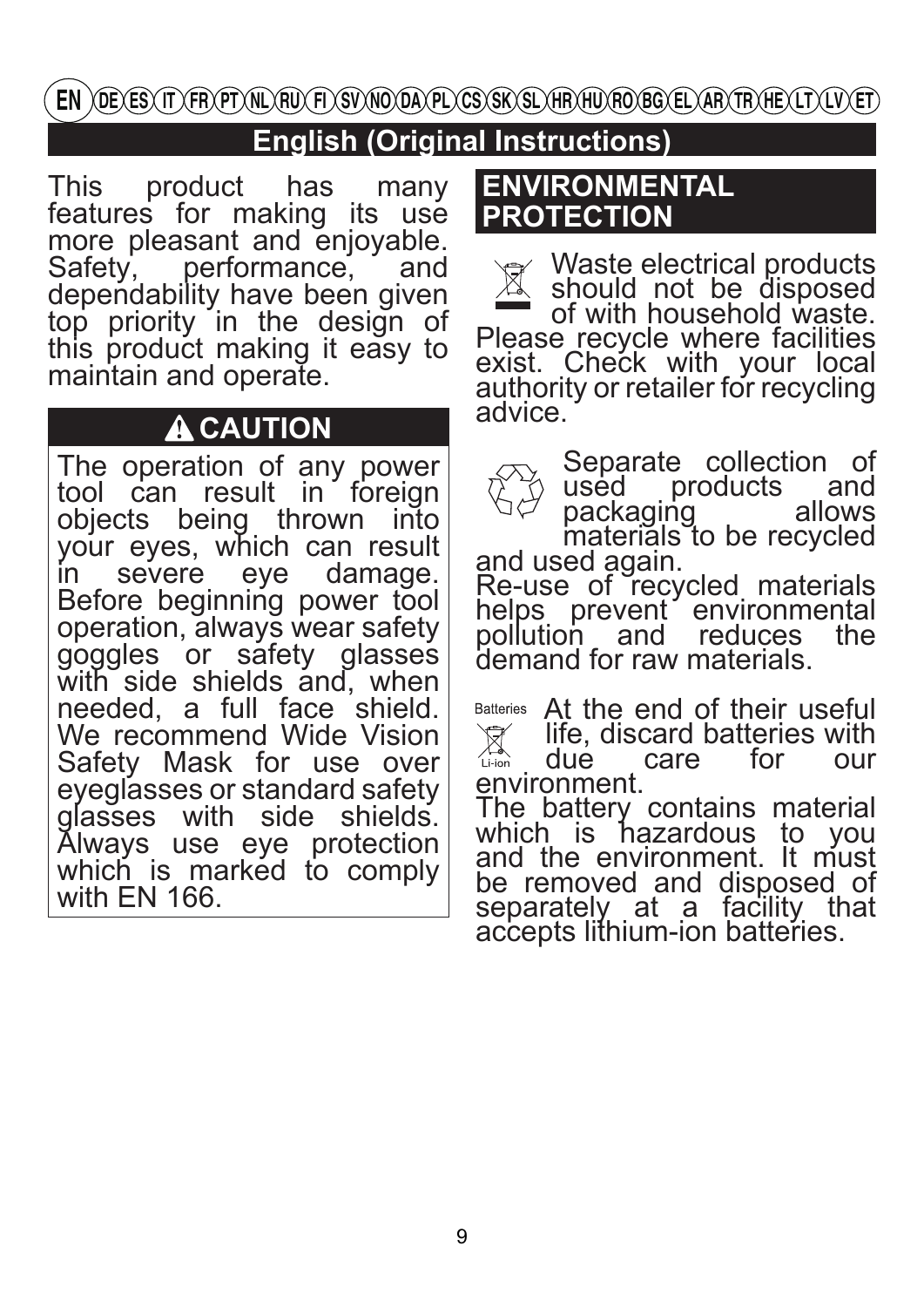### Русский (Перевод из первоначальных инструкций)

Данное **УСТРОЙСТВО** спроектированоиизготовлено с учетом высоких стандартов надежности, простоты эксплуатации и безопасности работы, принятых в компании Greenworkstools. Правильный инструментом VXO Д за обеспечит е го многолетнюю высоконадежную, бесперебойную работу.

Благодарим за приобретение ПРОДУКЦИИ компании Greenworks tools.

#### Сохраните данное руководство для последующего использования **НАЗНАЧЕНИЕ**

Данное **УСТРОЙСТВО** предназначено для стрижки газонов в бытовых условиях. Режущее лезвие ДОЛЖНО вращаться примерно параллельно поверхности, которой перемещается  $\mathsf{d}$ газонокосилка. **Bo** время стрижки все четыре колеса касаться земли. ДОЛЖНЫ Следование за работающей газонокосилкой требует особого внимания **OT** оператора.

ПРИМЕЧАНИЕ: He допускайте колес отрыва газонокосилки  $\Omega$ земли

работы, BO. время ee также не следует дергать и использовать ДЛЯ катания. Устройство **МОЖНО** использовать исключительно **СТРИЖКИ** ДЛЯ газонов B бытовых условиях.

# ОБШИЕ ПРАВИЛА ТЕХНИКИ БЕЗОПАСНОСТИ

# ≜ ОСТОРОЖНО

Чтобы уменьшать **риск** ущерба, пользователь должен читать и понимать руководство оператора.

# **A OCTOPOXHO**

Не пытайтесь использовать эту косилку, пока Вы не читали полностью и поняли полностью все инструкции, правила безопасности. т.д. содержащиеся в этом руководстве. Несоблюдение данных инструкций может привести несчастным К случаям, включая поражение электрическим током, возгорание и тяжкие телесные повреждения.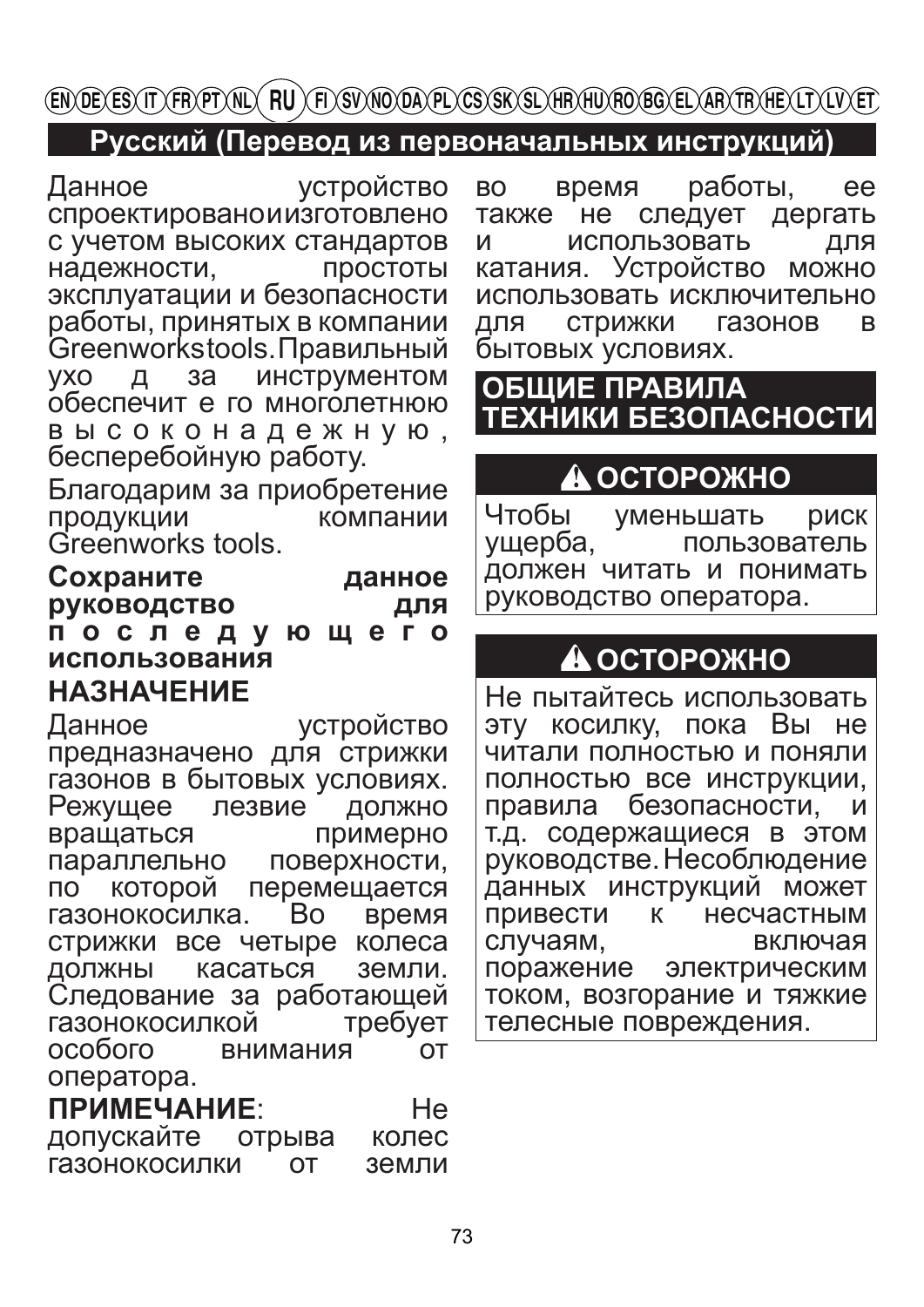Русский (Перевод из первоначальных инструкций)

А ОСТОРОЖНО

**Устройство** следует использовать C аккумуляторной Во избежание батареей. возгорания. опасности аккумуляторной течи батареи и получения использовании травм при электроинструментов  $\mathsf{C}$ питаниемотаккумуляторных батарей следует соблюдать основные правила техники безопасности.

# ЛИЧНАЯ БЕЗОПАСНОСТЬ

- ■Ненадлежащее использование газонокосилки может привести ампутации  $\mathsf{K}$ рук и ног, газонокосилка также может разбрасывать различные предметы, попадающие под нее. Отказ соблюдать все инструкции безопасности. может кончаться серьезным ущербом или смертью.
- $\blacksquare$  Не допускайте к работе данным устройством детей и лиц, незнакомых **ИНСТРУКЦИЯМИ NO**  $\mathbf{c}$ использованию устройства. Местные инструкции могут ограничить возраст оператора.
- $\blacksquare$  Будьте внимательны. смотрите, что Вы делаете, используете здравый И действии СМЫСЛ при He лужайки. косилки косилку, используйте B время как TO **УТОМЛЕНЫ** или ПОД влиянием наркотиков, алкоголя, или Недостаточная лечения. внимательность во время работы с устройством привести может К получению серьезной травмы.
- $\blacksquare$  Надевайте длинные брюки, одежду плотные рукавами. ДЛИННЫМИ  $\mathbf{C}$ перчатки. Не ботинки и свободную надевайте одежду, короткие брюки. сандалии и не работайте босиком.
- $\blacksquare$  Всегда надевать небьющиеся очки с щитами стороны. Использовать маску лица, если действие пыльно.
- Сохраняйте устойчивость во время работы. Держать опору устойчивую и баланс. Не перенапрягать. Перенапряжение может кончаться потерей баланса.
- Передвигайтесь шагом, не бегайте.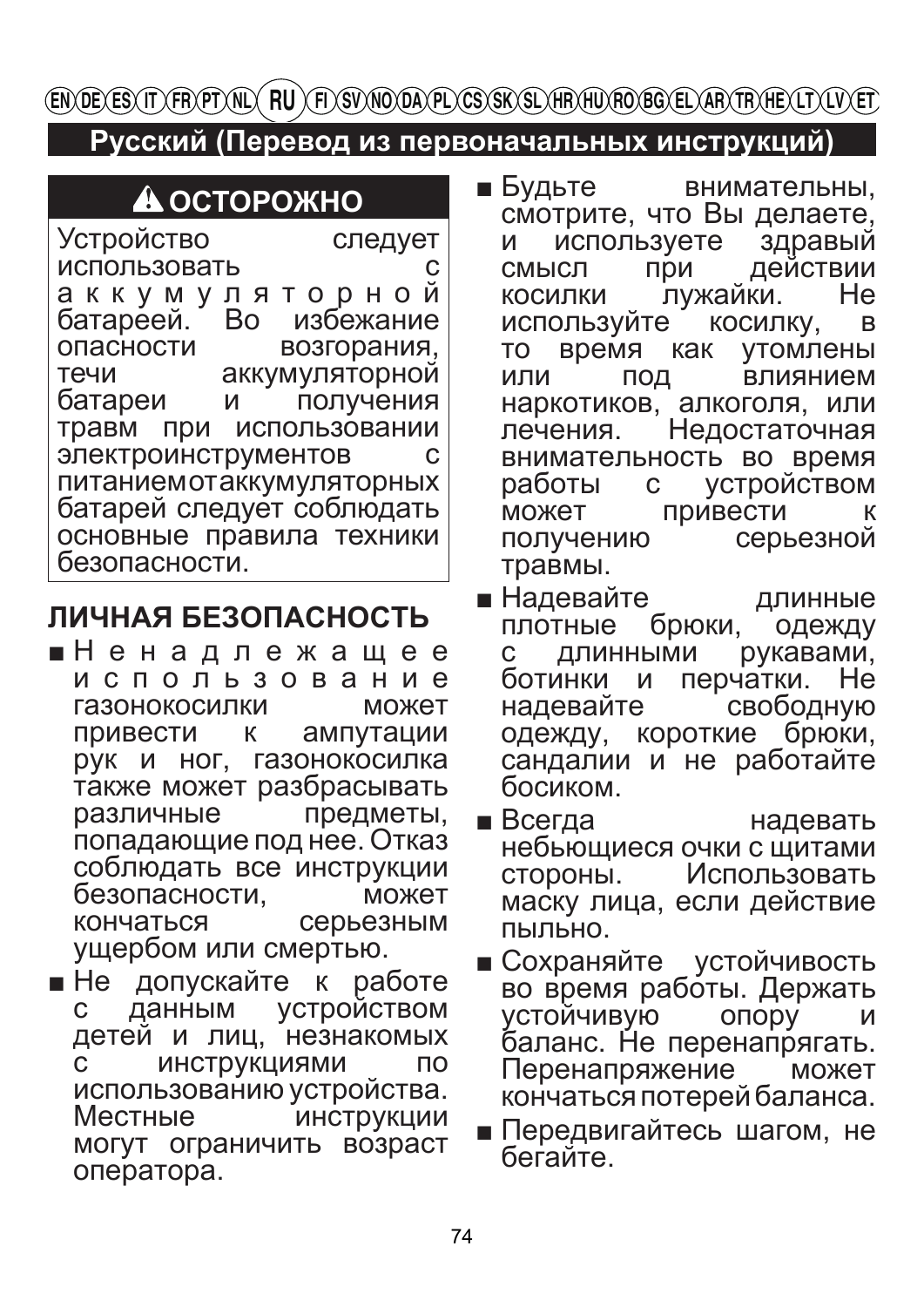ENDEXES IT VER PT NUX FUX FOS VNO DA PL CS SK SL HERHU FO BG EL AER TE HEX LT X LY ET

### Русский (Перевод из первоначальных инструкций)

- $\blacksquare$  He **КОСИТЬ** поперек никогда вверх наклонов. Осуществлять **M** ВНИЗ. чрезвычайное предостережение при изменении направления на наклонах.
- $\blacksquare$  Не производите СТРИЖКУ DBOB, обрывов. вблизи **KDVTbIX** необычайно откосов и насыпей. Бедная ПРИЧИНЯТЬ опора может случай несчастный промаха и падения.
- Составьте схему стрижки, чтобы избежать выброса дороги, материала на тротуары, на посторонних лиц и т. п. Также, избегите освобождать материал против стены или преграды, которая может заставлять материал бить рикошетом назад к оператору.

#### **БЕЗОПАСНОСТЬ HA PAGOYEM MECTE**

- $H$  He работайте C устройством, если рядом находятся посторонние особенно дети. лица. a также домашние животные.
- Производите **СТРИЖКУ** только днем или При хорошем **ИСКУССТВЕННОМ** освешении.
- Не используйте изделия с

аккумуляторным питанием во взрывоопасной среде, например, при наличии легковоспламеняющихся жидкостей. газов или пыли. В устройстве могут образовываться искры, ЧТО может привести К воспламенению пыли или газа.

- $\blacksquare$  Объекты, пораженные лезвием косилки лужайки. могут причинять серьезные повреждения ЛЮДЯМ. Тшательно **ОСМОТРИТЕ** участок, гдепредполагается использовать газонокосилку, И уберите **BCA** камни. палки. металлические части. проволоку, кости, игрушки посторонние другие и предметы.
- Неработайте с устройством во влажной траве или под дождем.
- Иметь в виду, что оператор пользователь или **ОТВЕТСТВЕННЫ** за случаи несчастные или опасности, встречающиеся ДРУГИМ людям ИХ или собственности.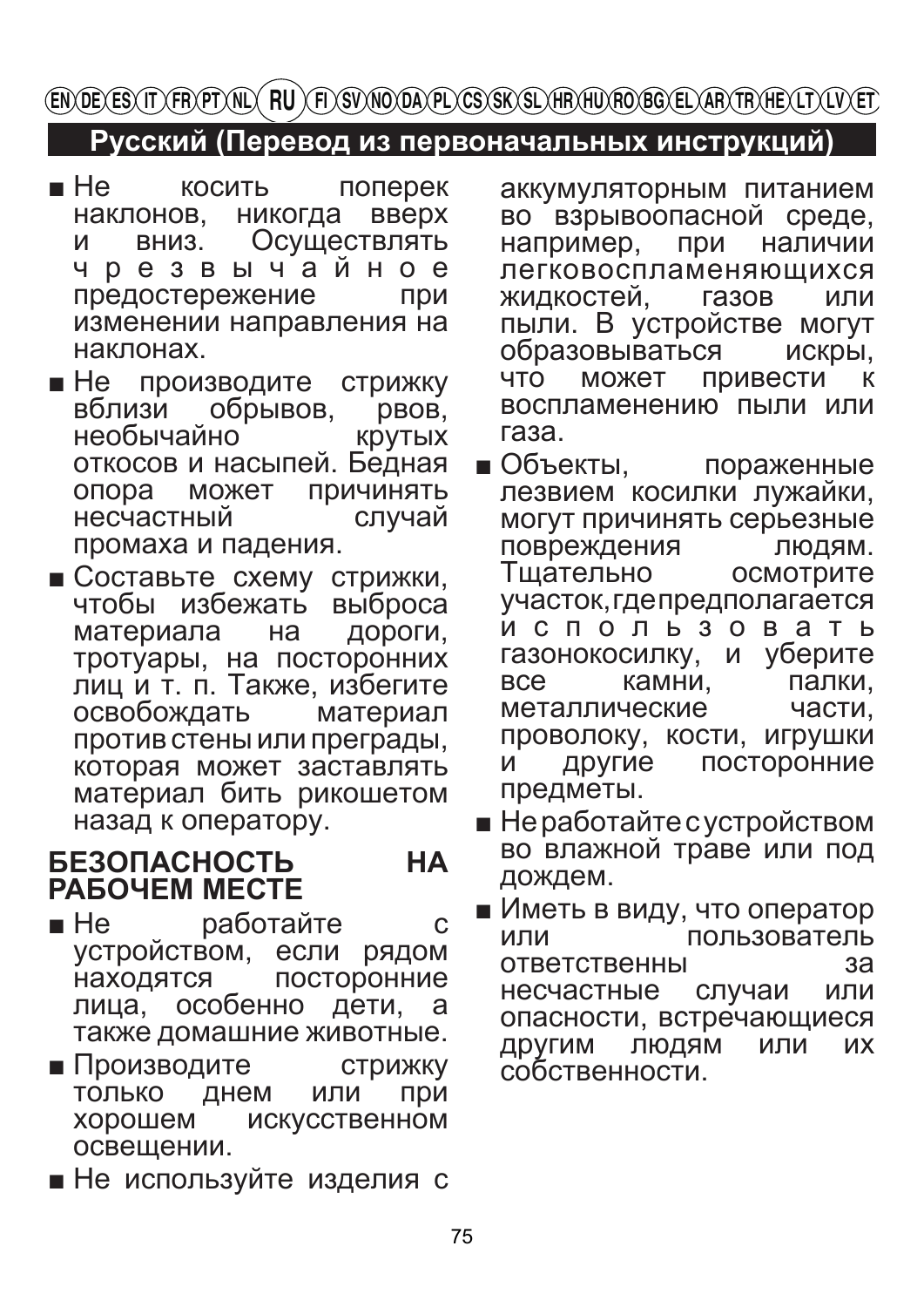### Русский (Перевод из первоначальных инструкций)

# ЭКСПЛУАТАЦИЯ<br>САДОВОГО ИНСТРУМЕНТА И УХОД ЗА НИМ

- Перед работой всегда проверяйте **ИНСТРУМЕНТ** наличие износа на ипи повреждений режущего лезвия. болтов для **ero** крепления полотна И режущего узла.
- Замените изношенные или поврежденные режущие лезвия и болты в комплекте. обеспечить чтобы балансировку.
- $\blacksquare$  Проверить болты. все задвижки, и винты, через короткие интервалы, на плотность. надлежащую чтобы убедиться, **YTO** оборудование находится безопасном, рабочем <sub>R</sub> СОСТОЯНИИ.
- $\blacksquare$  Держать механизм рабочем хорошем в состоянии.
- $\blacksquare$ Заменяйте изношенные или поврежденные детали.
- $\blacksquare$  He оставляйте аккумуляторную батарею газонокосилке СТОЯТЬ под прямыми солнечными лучами.
- $\blacksquare$  He прикладывайте чрезмерных **VCИЛИЙ** при работе  $\mathbf C$ данным

устройством. Лучше и безопаснее ВЫПОЛНИТЬ работу на той скорости, **УСТРОЙСТВО** на **КОТОРУЮ** рассчитано.

- Не допускайте перегрузок при работе газонокосилки. При стрижке длинной густой травы частота вращения может упасть двигателя прекратиться или может подача энергии. При первой стрижке длинной **ГУСТОЙ** травы следует установить высокое значение более **ВЫСОТЫ** стрижки, **YTO** поможет снизить нагрузку.
- При пересечении участков. ПОКРЫТЫХ гравием. остановите режущее лезвие.
- $\blacksquare$  He тянуть **КОСИЛКУ** абсолютно́ если назад, необходимо. Если вам потребуется ОТОДВИНУТЬ **УСТРОЙСТВО** стены **OT** ипи иного ограждения, посмотрите сначала ПОД ноги и назад, чтобы He повредить себе ноги при его перемещении.

 $\blacksquare$  Остановите режущее лезвие, если необходимо наклонить устройство для его транспортировки, при пересечении участков без покрытия, травяного a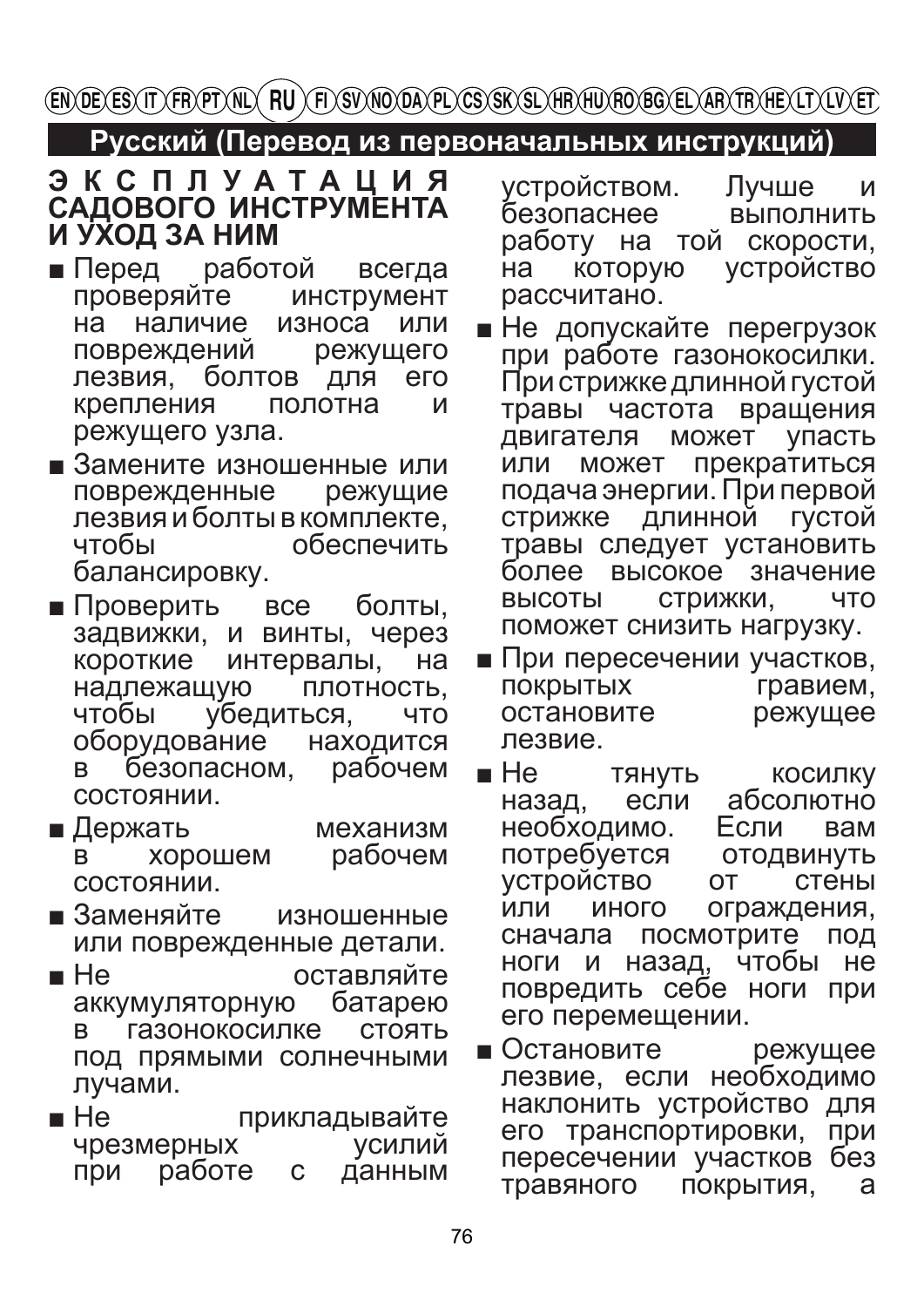### Русский (Перевод из первоначальных инструкций)

также при транспортировке устройства место на стрижки и обратно.

- $\blacksquare$  Никогда He пользуйтесь **УСТРОЙСТВОМ** поврежденными 3 а ш и T H  $H$ M И приспособлениями ИПИ щитками или без защитных УСТРОЙСТВ, например, без отражателей и/или контейнеров для травы.
- Включите двигатель R СООТВЕТСТВИИ C **ИНСТРУКЦИЯМИ** He и допускайте попадания рук и ног в зону стрижки.
- $\blacksquare$  Никогда поднимать, **He** или носить газонокосилку, в то время, как двигатель бежит.
- $\blacksquare$  Кпюч зажигания необходимо вынимать B следующих случаях:
	- когда оставляете устройство
	- перед устранением забивания
	- перед проверкой, ОЧИСТКОЙ ипи эксплуатацией устройства
	- если устройство **СТОЛКНУЛОСЬ**  $\mathsf{C}$ посторонним предметом, осмотрите устройство на

повреждений, наличие необходимости при выполните ремонт

- перед чисткой контейнера для травы.
- если устройство начинает необычно вибрировать (проверьте немедленно)
- когда **УСТРОЙСТВО** He. используется ИПИ помещено на хранение
- когда Производится зарядка или извлечение/ установка аккумуляторной батареи.
- $\blacksquare$  Избежать отверстий, колей, ударов, камней, или других скрытых объектов. Неровный ландшафт может Причинять несчастный случай промаха и падения.
- **ECЛИ УСТРОЙСТВО НАЧИНАЕТ** необычно вибрировать, сразу Жe **ВЫКЛЮЧИТЕ** двигатель и определите причину. Замените режущее лезвие, если оно неравномерный имеет каким-пибо **ИЗНОС** ипи образом повреждено. Проверить состояние лезвия. **ПОСКОЛЬКУ** неравно изношенное ипи поврежденное может лезвие, ПРИЧИНЯТЬ неправильную вибрацию.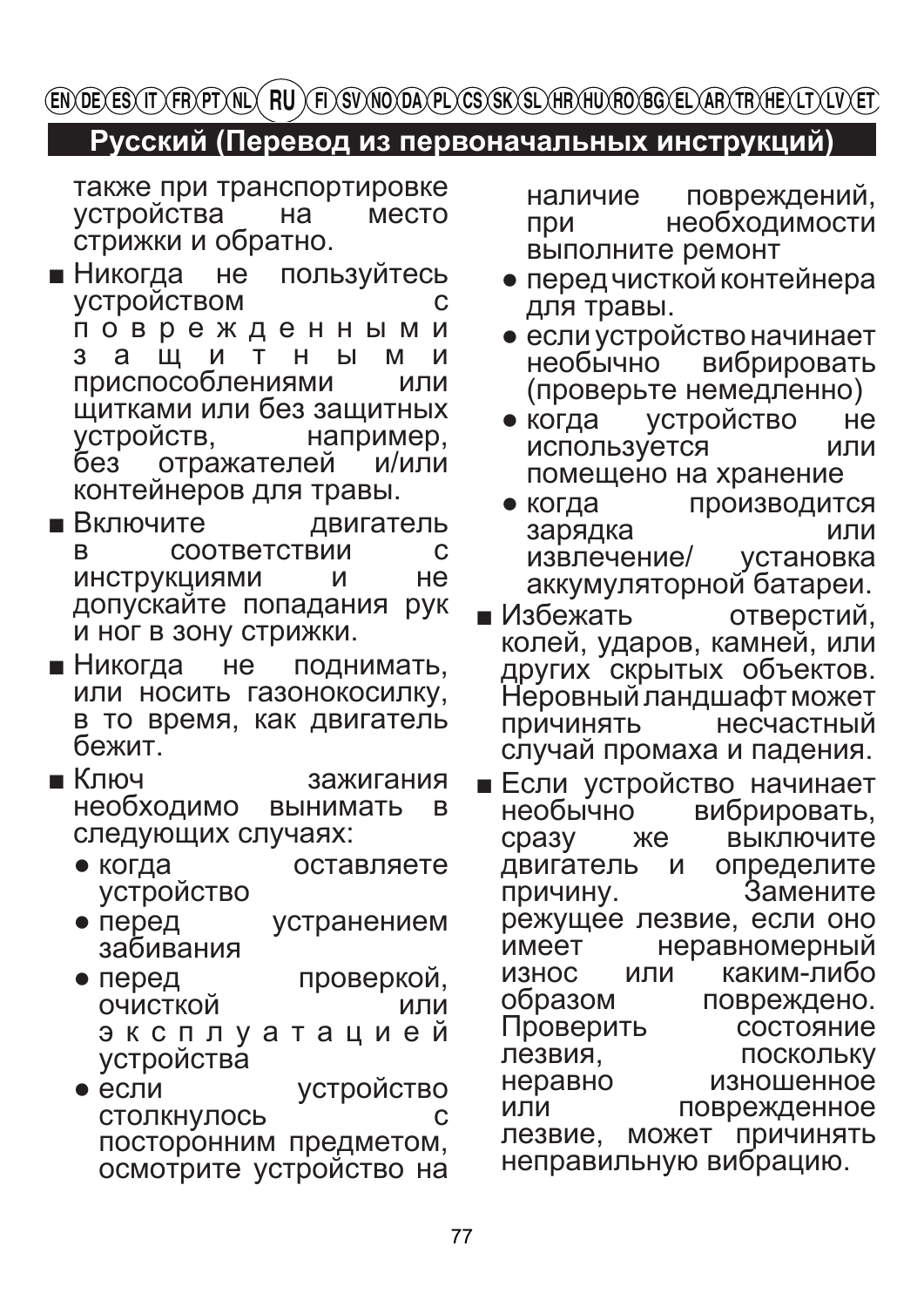### **Русский (Перевод из первоначальных инструкций)**

- Если устройство столкнулось с посторонним предметом, следующие действия:
	- Остановите устройство, нажав рычаг управления<br>стартером, дождитесь стартером,<br>полного полного останова режущего лезвия, затем выньте ключ зажигания.
	- Тщательно осмотрите на предмет повреждений.
	- Замените режущее<br>пезвие если оно лезвие, ес<br>каким- пибо образом повреждено. Если косилка<br>начала и вибрировать вибрировать неправильно, остановить двигатель, разъединить провод штепселя искры, и проверить немедленно причину.
	- И с п о л ь з о в а т ь правильный прибор. Не<br>используйте устройство используйте устройство<br>для каких-либо других для каких-либо<br>целей, кроме кроме прямого назначения.
- Когда не в использовании,<br>косилка и должна быть косилка должна быть<br>сохранена в хорошосохранена в проветренном, сухом, запертом месте - вне<br>досягаемости детей. досягаемости Ключ зажигания также необходимо вынуть.
- Изделия с аккумуляторным<br>питанием не должны питанием не должны<br>находиться под находиться<br>дождем или в условиях дождем или в условиях<br>повышенной влажности. повышенной Попавшая внутрь садового<br>инструмента инструмента инструмента вода<br>увеличивает опасность увеличивает поражения электрическим током.
- Следовать за инструкциями изготовителя<br>для надлежашего для надлежащего<br>действия и установки **установки** п р и н а д л е ж н о с т е й . используйте п р и н а д л е ж н о с т и , о д о б р е н н ы е изготовителем.
- Будьте осторожны во время<br>, регулировки устройства регулировки<br>чтобы не не допустить<br>ия пальцев защемления между двигающимися лезвиями и неподвижными частями устройства.
- Дайте устройству остыть<br>перед постановкой на перед постановкой хранение.
- При обслуживании лезвия имейте в виду, что даже если питание выключено,<br>лезвия все еще могут лезвия все двигаться.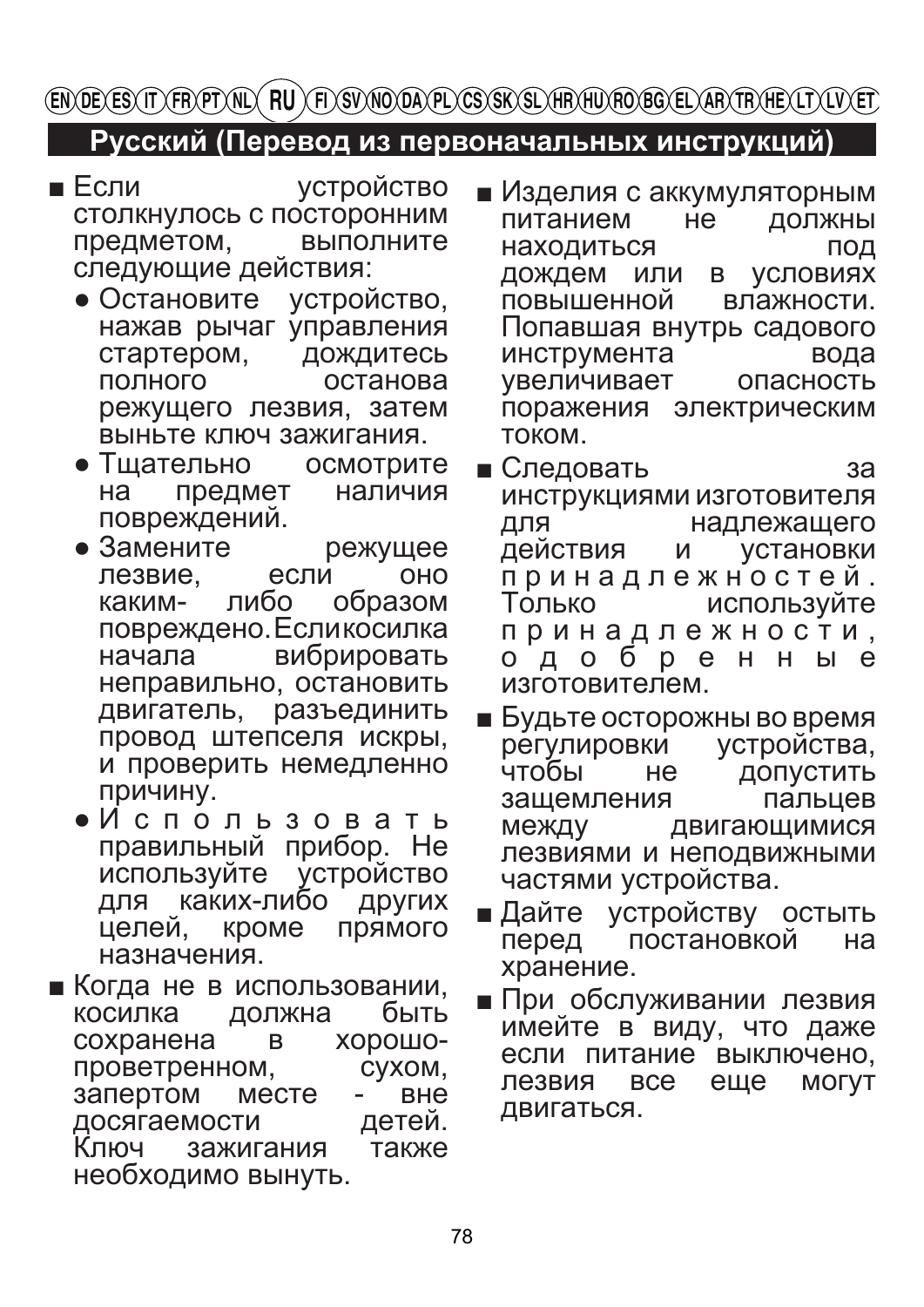**ENDEXES IT FRYPTALY RU AT SUNO DAYLY CS SK SLARAHURO BG ELARATRAE LT LUYET** 

### Русский (Перевод из первоначальных инструкций)

#### ЭКСПЛУАТАЦИЯ **УСТРОЙСТВА** C **AKKYMYJSTOPHЫM** ПИТАНИЕМ И УХОД ЗА НИМ

- $\blacksquare$  Зарядку выполняйте только с использованием устройства, зарядного указанного изготовителем. Использование устройства зарядного  $\overline{C}$ несовместимой аккумуляторной батареей может создать опасность возгорания.
- ■Используйте электрические устройства специально только  $CO$ предназначенными ДЛЯ **НИХ** аккумуляторными батареями. Использование батарей аккумуляторных другого типа может привести к тепесным повреждениям ИЛИ возгоранию.
- $E$  Если аккумуляторная батарея не используется, храните ее отдельно от металлических ДРУГИХ предметов, например скрепок. канцелярских монет, ключей, гвоздей, других мелких  $M$ ВИНТОВ металлических предметов, **MOFYT** привести которые контактов К замыканию Замыкание батареи.

контактов батареи может вызвать ожоги или привести к возгоранию.

 $\blacksquare$  При ненормальных батареи **УСЛОВИЯХ** ИЗ может вытечь ЖИДКОСТЬ. избегайте контакта с ней Если этого избежать не удалось, смойте жидкость водой. Если ЖИДКОСТЬ попала в глаза, после их промывания обратитесь за медицинской помощью. вытекшая Жидкость, батареи, может **ВЫЗВАТЬ** раздражение или ожог.

# **ОБСЛУЖИВАНИЕ**

- $\blacksquare$  Обслуживание изделия должно быть выполнено квалифицированным персоналом ремонта только. Обслуживание или выполненная наладка, дисквалифицированным персоналом, **МОГУТ** ущербом кончаться пользователю ИЛИ повреждать изделие.
- $\blacksquare$  Использовать ТОЛЬКО **идентичные** сменные при обслуживании части Использование изделия. неправомочных частей может создавать риск серьезного ущерба пользователю. ИЛИ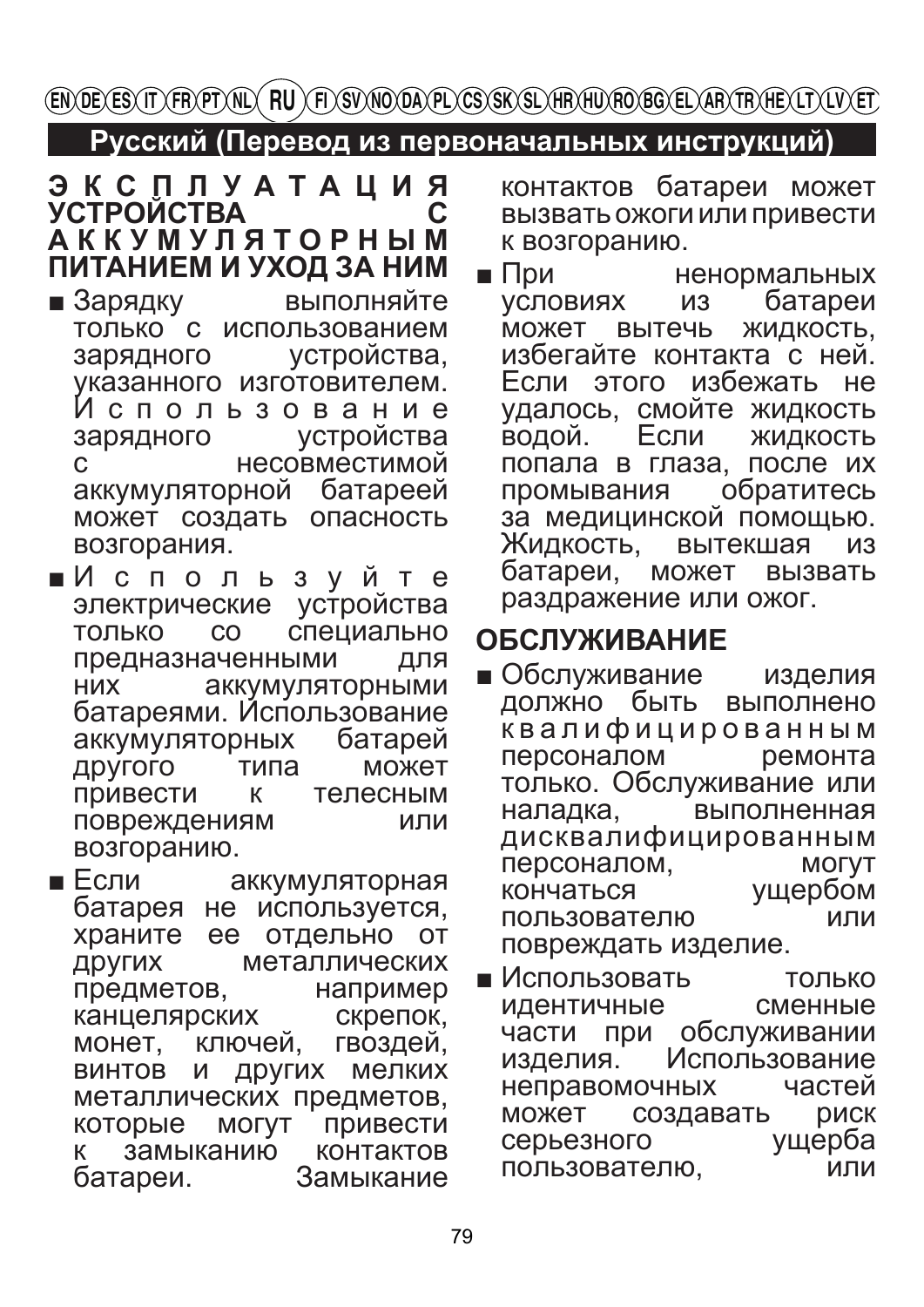ENDEXES IT VERYTYNIN FIU YFI SVNODAVEN GS SKYSLYHRHU ROBO ELYARYTR HEXLTYLVYET

## Русский (Перевод из первоначальных инструкций)

повреждать изделие.

### **TEXHUYECKOE ОБСЛУЖИВАНИЕ**

- $\blacksquare$  После использования хранением или перед отключите аккумуляторную батарею и проверьте на наличие повреждений.
- $\blacksquare$  Если инструмент He используется, храните его в месте, недоступном для детей.
- $P$ емонт устройства производиться должен уполномоченным ТОЛЬКО службы работником ремонта.
- Используйте запасные принадлежности части И рекомендованные ТОЛЬКО изготовителями.

# **A UWAGA**

После выключения режущая продолжает головка вращаться B течение нескольких секунд.

 $\blacksquare$  Уровень вибрации **BO** время текущей работы электрического устройства отличаться OT может общей заявленной вибрации,  $4TO<sub>2</sub>$ **В**еличины способа зависит OT его использования.

- $\blacksquare$  Считается. вибрация **YTO** может **ИНСТРУМЕНТОВ** проявлению привести К отдельных ЛИЦ так V. называемой болезни Рейно (Raynaud's Syndrome). Ķ **MOLVT СИМПТОМАМ** ОТНОСИТЬСЯ покалывание. онемение побеление И пальцев (как ПОИ переохлаждении). Считают, наследственные **UTO** факторы, охлаждение и влажность. диета. практический курение И способствуют ОПЫТ развитию этих симптомов. R. настояшее время неизвестно, как вибрация продолжительность ипи воздействия влияют (если вообщевлияют) наразвитие данных симптомов. Ниже приводятся меры, которые принять оператор может для снижения воздействия вибрации:
	- Одевайтесь теплее B погоду. ХОЛОДНУЮ При работе **УСТРОЙСТВОМ**  $\mathbf C$ пользуйтесь перчатками, чтобы руки и запястья были тепле. B Считается, что холодная погода является фактором, **ОСНОВНЫМ**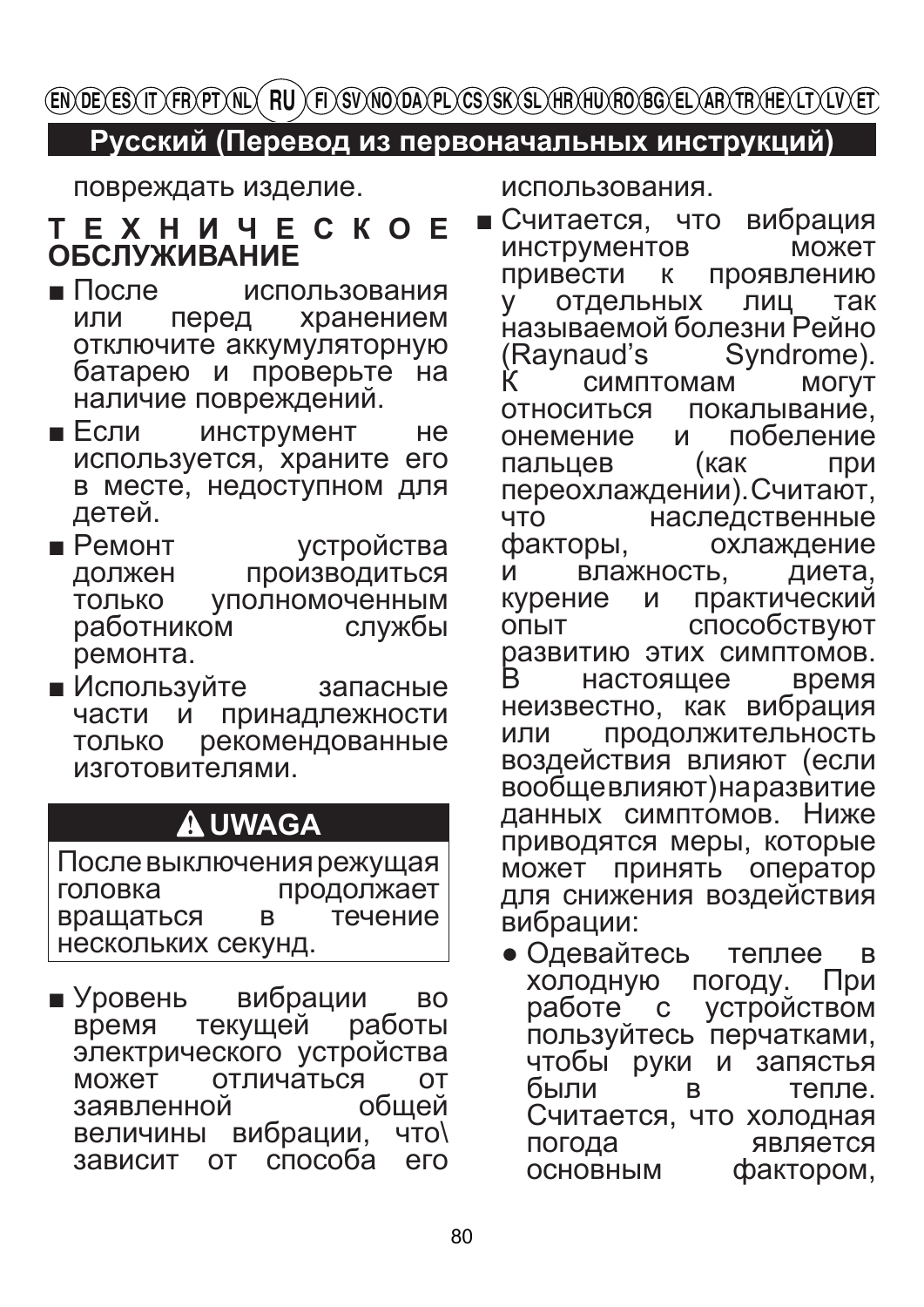### Русский (Перевод из первоначальных инструкций)

способствующим возникновению болезни (Raynaud's) Рейно Syndrome).

обозначений данных лучше ПОЗВОЛИТ вам и безопаснее **ПОЛЬЗОВАТЬСЯ** данным устройством.

- $\bullet$  После каждого этапа работы выполните упражнения для усиления кровообращения.
- $\bullet$  Чаше делайте перерывы работе. B Сократите длительность ежедневного пребывания на открытом воздухе.
- При появлении каких-либо из указанных симптомов сразу же прекратите работу и обратитесь по их поводу к врачу.

Сохранить эти инструкции. Обращаться к ним. часто чтобы использовать ИX. N инструктировать ДРУГИХ, кто может использовать это изделие. Если вы временно передаете кому-либо данное устройство. передайте BMECTE C НИМ данные и инструкции.

# **СИМВОЛ**

инструменте Ha данном **MOFYT** присутствовать некоторые из следующих обозначений. Изучите их и запомните, что они означают. Правильное понимание

| V                | Напряжение                                                                                                                                       |
|------------------|--------------------------------------------------------------------------------------------------------------------------------------------------|
| A                | Амперы                                                                                                                                           |
| Hz               | Герц                                                                                                                                             |
| W                | Ватт                                                                                                                                             |
| Hrs              | Часов                                                                                                                                            |
| $\blacktriangle$ | Предупреждения,<br>обеспечивающие<br>вашу безопасность.                                                                                          |
|                  | Для устранения<br>опасности ущерба<br>пользователь<br>должен прочесть и<br>понять руководство<br>пользователя перед<br>эксплуатацией<br>прибора. |
|                  | Изделия с<br>аккумуляторным<br>питанием не<br>должны находиться<br>под дождем<br>или в условиях<br>повышенной<br>влажности.                      |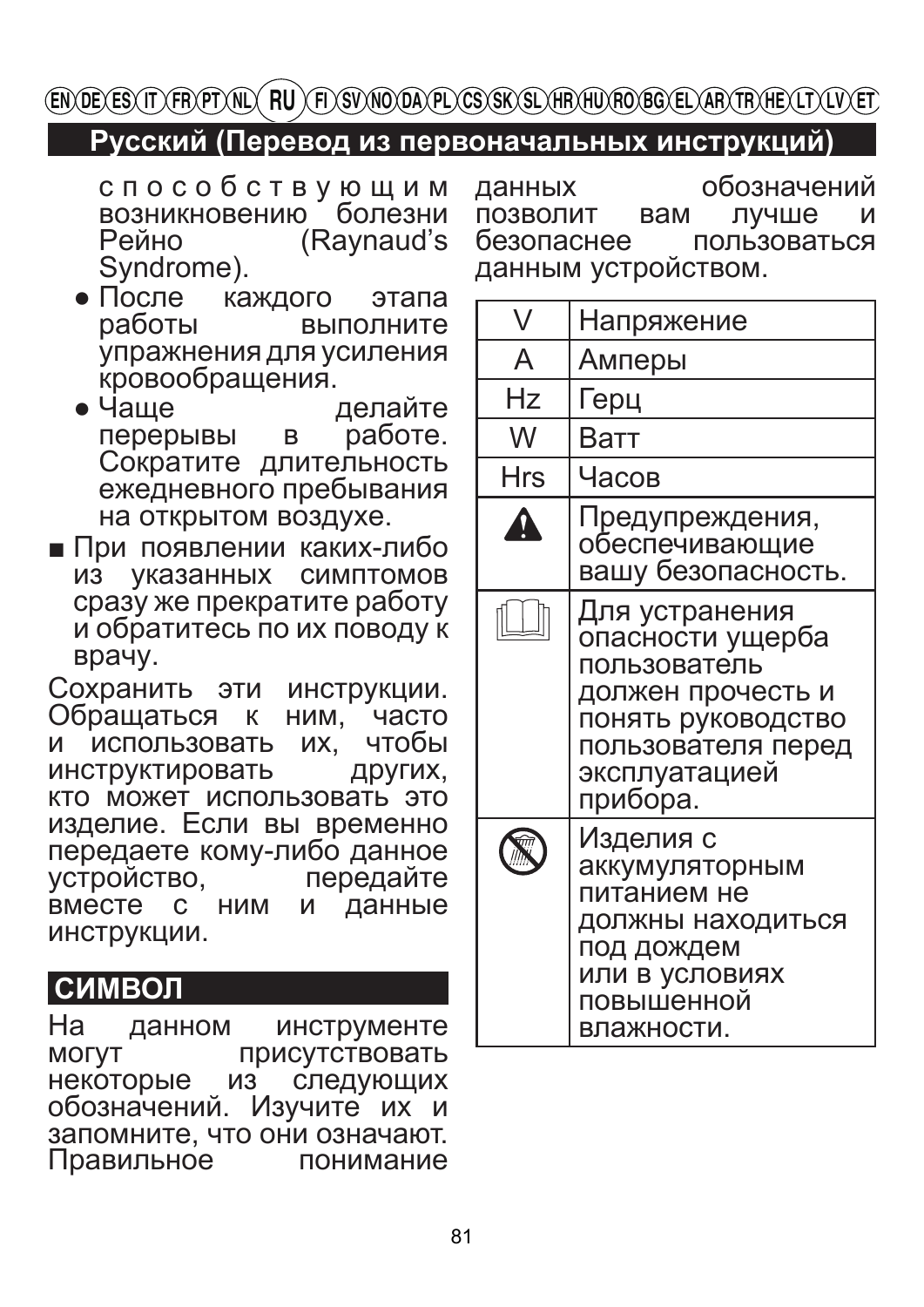EN DE ES IT FRYT NU (FI) ET SV NO DA PL CS SK SL HR HU RO BG EL AR TR HE LT LIV ET

Русский (Перевод из первоначальных инструкций)

|                        | либо период без<br>использования,<br>выключите его<br>И ВЫНЬТЕ КЛЮЧ<br>зажигания.                                                                   |  | чтобы<br>риска,<br>изделием.<br>ОБО-<br><b>3HA-</b>                                | объяснить<br>связанного<br>СИГ-                                           | уровень<br>$\mathbf{C}$<br>ЭТИМ<br>ЗНАЧЕН-ИЕ                                                                                        |  |
|------------------------|-----------------------------------------------------------------------------------------------------------------------------------------------------|--|------------------------------------------------------------------------------------|---------------------------------------------------------------------------|-------------------------------------------------------------------------------------------------------------------------------------|--|
|                        | регулировку и<br>очистку или оставить<br>устройство на какой-                                                                                       |  | Следующие<br>сигнальные<br>слова<br>значения<br>и<br>предназначены<br>ДЛЯ<br>того, |                                                                           |                                                                                                                                     |  |
| $\vec{\bar{F}}$        | Прежде чем<br>произвести                                                                                                                            |  |                                                                                    | в помещениях.                                                             | предназначено для<br>эксплуатации только                                                                                            |  |
|                        | Не допускайте<br>попадания рук и ног<br>под режущее лезвие<br>и в зону стрижки.                                                                     |  |                                                                                    | Зарядное<br>устройство                                                    | полного останова.                                                                                                                   |  |
|                        | и домашних<br>животных) ближе<br>чем на 15 метров к<br>месту проведения<br>работ.                                                                   |  | $\overline{\bigodot}$                                                              | Прежде чем<br>прикасаться к<br>компонентам<br>устройства,<br>дождитесь их |                                                                                                                                     |  |
| $\left[\right.\right]$ | Не подпускайте<br>посторонних<br>(особенно детей                                                                                                    |  | $\mathcal{\mathcal{H}}$                                                            | поражения<br>током.                                                       | электрическим                                                                                                                       |  |
|                        | Следите, чтобы<br>посторонние<br>предметы,<br>выбрасываемые из<br>газонокосилки, не<br>причинили травму<br>посторонним лицам,<br>находящимся рядом. |  |                                                                                    | ВНИЗ.<br>Опасность                                                        | Не производите<br>работы на склонах с<br>углом наклона более<br>15 <sup>0</sup> . Не косить<br>поперек наклонов,<br>никогда вверх и |  |

**VIE**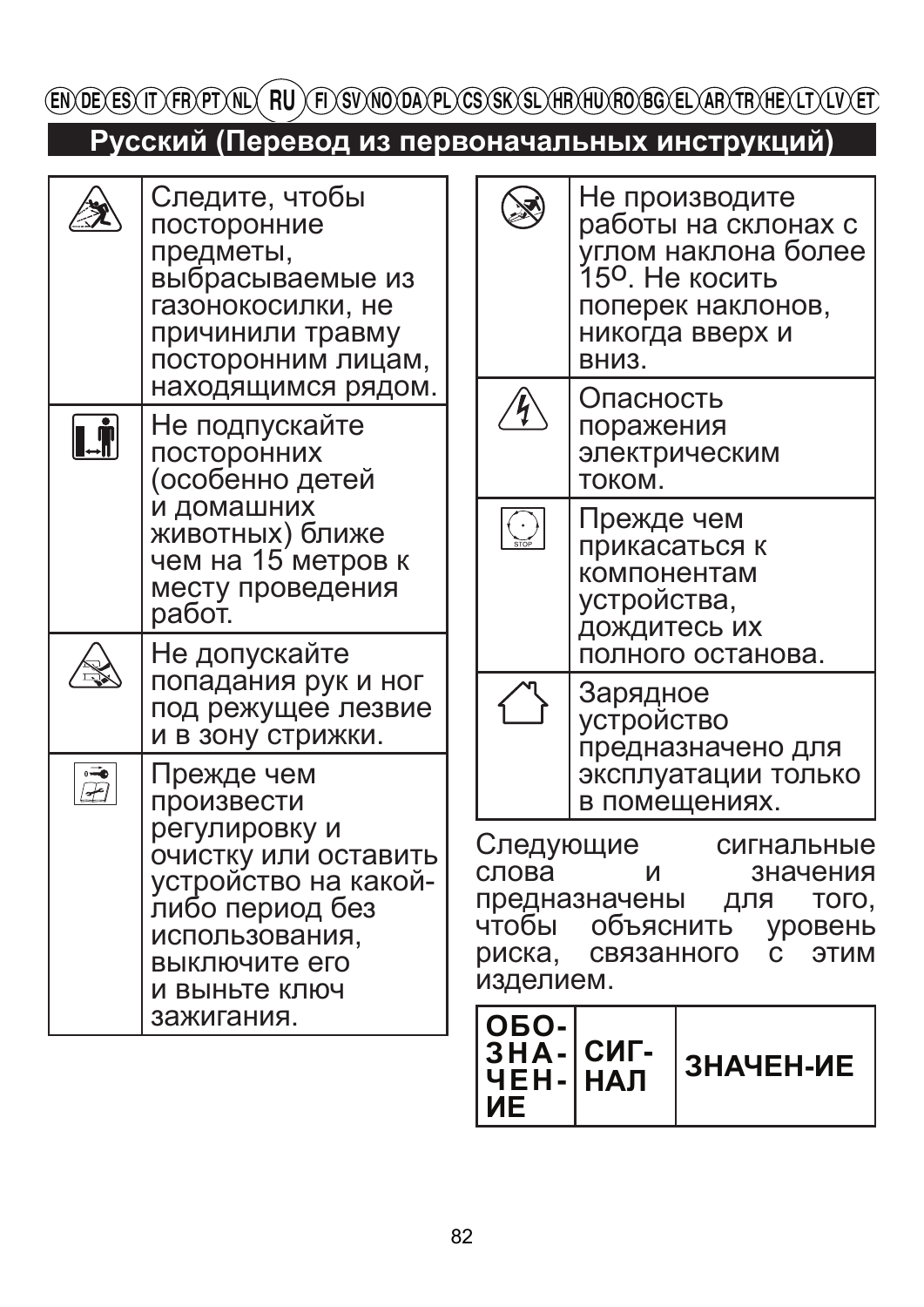| EN DE ES (T) FR)PT (NL) (FL) SV NO DA) PL (CS) SK SL) HR HU) RO BG EL) AR TR) HE (LT) LV (ET |                                     |                                                                                                                                                                    |  |                     |                                            |                                                                                                                                                                             |  |
|----------------------------------------------------------------------------------------------|-------------------------------------|--------------------------------------------------------------------------------------------------------------------------------------------------------------------|--|---------------------|--------------------------------------------|-----------------------------------------------------------------------------------------------------------------------------------------------------------------------------|--|
| Русский (Перевод из первоначальных инструкций)                                               |                                     |                                                                                                                                                                    |  |                     |                                            |                                                                                                                                                                             |  |
|                                                                                              | $OII -$<br>$CHO-$<br>СТЬ!           | Указывает на<br>потенци-<br>ально<br>опасную<br>ситуацию,<br>которая,<br>если ее не<br>избежать,<br>приведет к<br>летальному<br>исходу или<br>серьезной<br>травме. |  | A                   | <b>NPE-</b><br>ДУП-<br>РЕЖ-<br>ДЕН-<br>NE! | Указывает на<br>потенци-<br>ально<br>опасную<br>ситу-ацию,<br>которая,<br>если ее не<br>избежать,<br>может<br>привести<br>к трав-ме<br>легкой или<br>средней                |  |
|                                                                                              | $BHM-$<br><b>MAH-</b><br><b>NE!</b> | Указывает на<br>потенци-<br>ально<br>опасную<br>ситуацию,<br>которая,<br>если ее не<br>избежать,<br>может<br>привести к<br>летальному<br>исходу или<br>серьезной   |  |                     | <u> ДЕ</u> Н- <br>NE!                      | тяжести.<br>(Без<br>предупре-<br>ждающего<br>ПРЕ-   символа)<br>ДУП- Указывает<br>РЕЖ- на ситуаци<br>на ситуацию,<br>которая<br>может<br>привести<br>к порче<br>имущес-тва. |  |
|                                                                                              |                                     | травме.                                                                                                                                                            |  | <b>ОБСЛУЖИВАНИЕ</b> |                                            |                                                                                                                                                                             |  |

Обслуживание<br>чрезвычайной требует<br>заботы иİ знания ДОЛЖНО И быть выполнено только квалифицированным обслуживания. техником Для обслуживания МЫ предлагаем, чтобы ВЫ возвратили изделие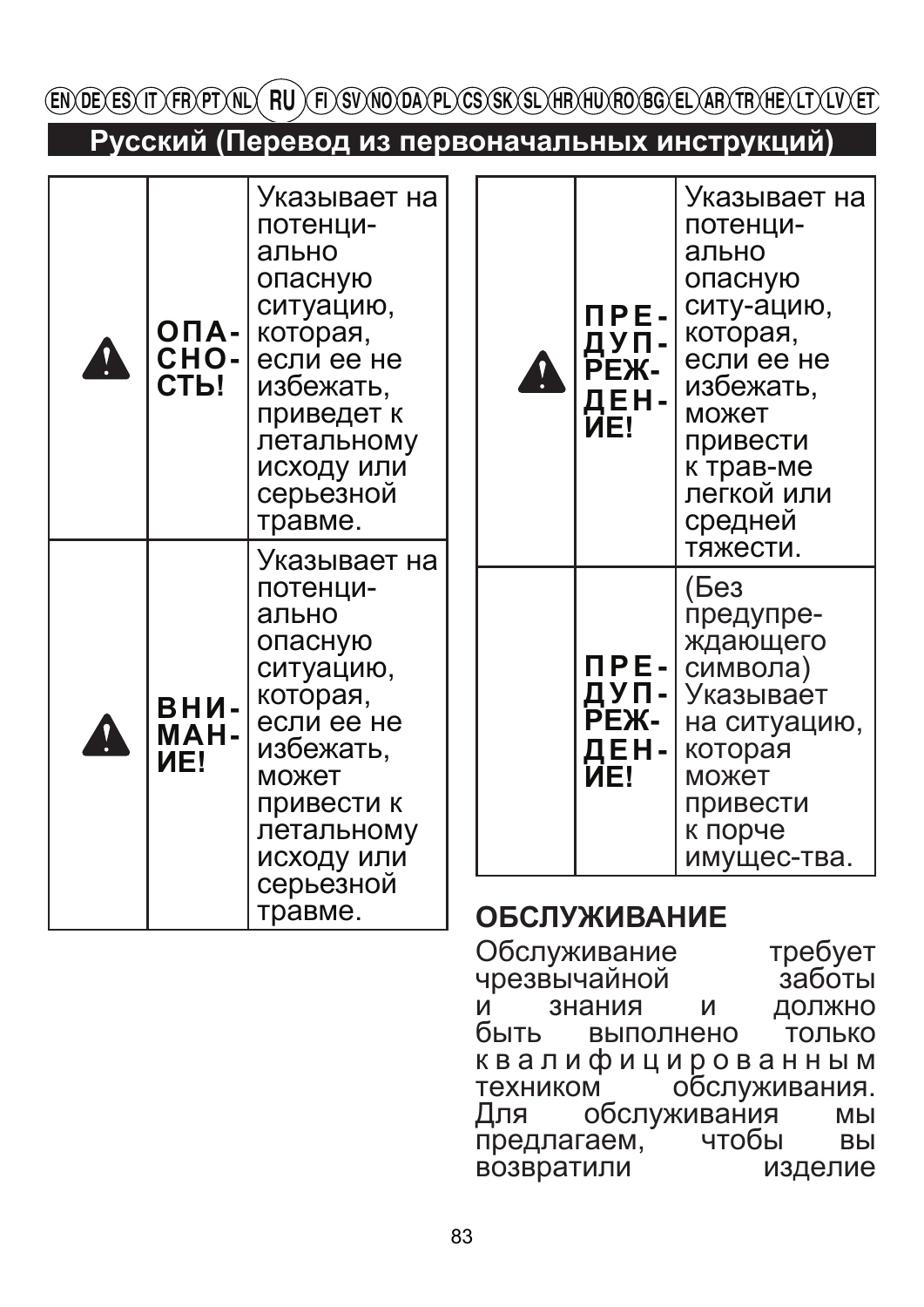### Русский (Перевод из первоначальных инструкций)

близкому вашему самому уполномоченному центру обслуживания для ремонта. обслуживании I Ipu использовать ТОЛЬКО идентичные сменные части. Данное устройство обладает рядом особенностей, которые делают его использование более удобным и приятным. разработке При данного устройства особое внимание уделялось его безопасности, эксплуатационным характеристикам  $\overline{M}$ надежности для удобства при техническом обслуживании и

использовании.

### А ОСТОРОЖНО

Действие любого инструмента мощности, может кончаться объектами, иностранными бросаемыми в ваши глаза, которые МОГУТ кончаться серьезным повреждением Перед глаз. началом действия инструмента мощности, всегда приспособления надевать безопасности или небьющиеся  $CO$ стекла щитами стороны и, когда необходимо, полным щитом лица. рекомендуем Мы Широкую Маску Безопасности Зрения для использования по очкам или небьющимся стандартным стеклам со щитами стороны. Всегда используйте защиту глаз. которая отмечена, чтобы исполнить EN 166.

### ЗАЩИТА ОКРУЖАЮЩЕЙ СРЕДЫ

Отработанная электротехническая продукция должна уничтожаться вместе бытовыми отходами.  $\mathsf{C}$ Утилизируйте, если имеется специальное техническое оборудование. утилизации вопросам Πo